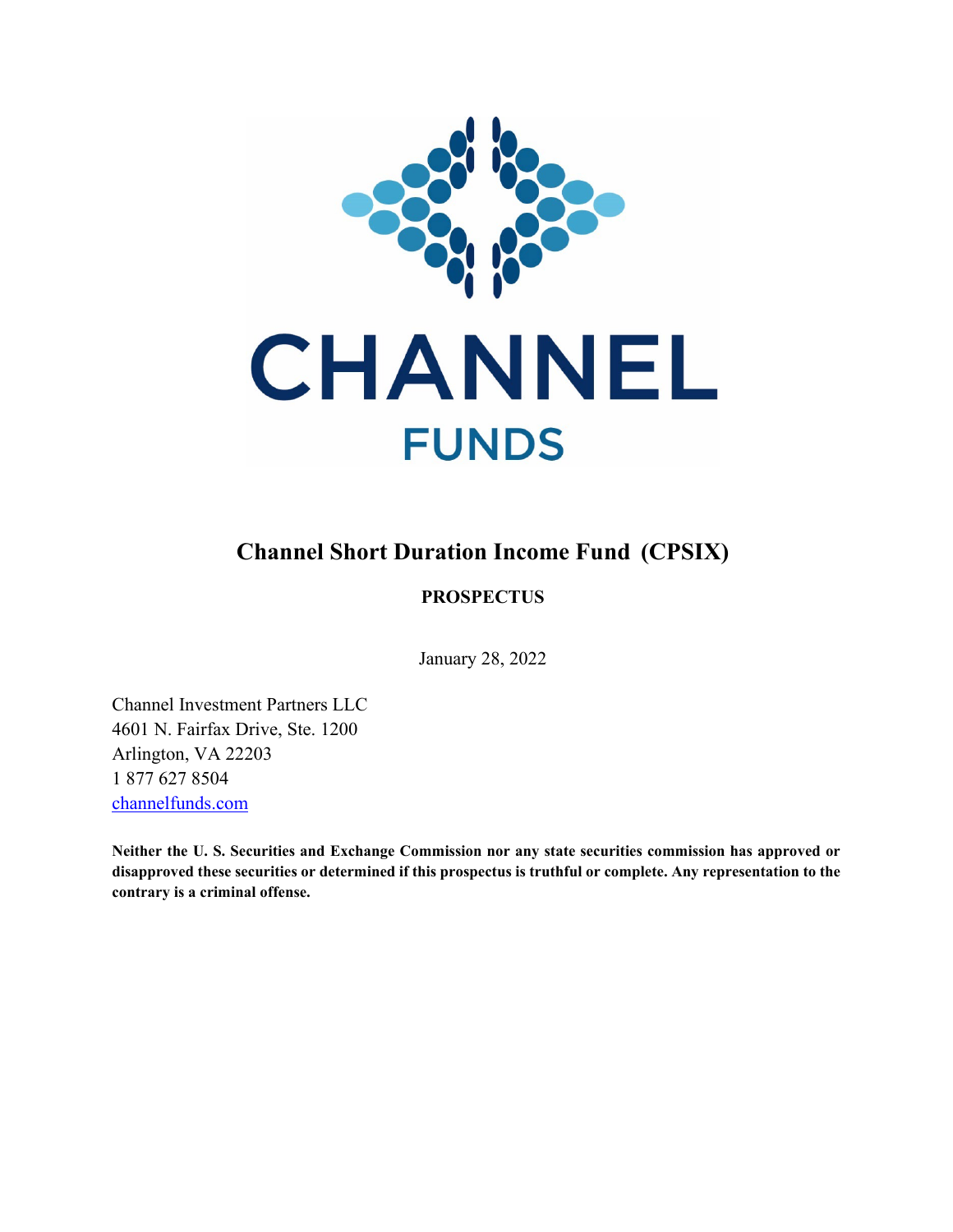# **TABLE OF CONTENTS**

| ADDITIONAL INFORMATION ABOUT THE FUND'S PRINCIPAL STRATEGIES AND RELATED |  |
|--------------------------------------------------------------------------|--|
|                                                                          |  |
|                                                                          |  |
|                                                                          |  |
|                                                                          |  |
|                                                                          |  |
|                                                                          |  |
|                                                                          |  |
|                                                                          |  |
|                                                                          |  |
|                                                                          |  |
|                                                                          |  |
|                                                                          |  |
|                                                                          |  |
|                                                                          |  |
|                                                                          |  |
|                                                                          |  |
|                                                                          |  |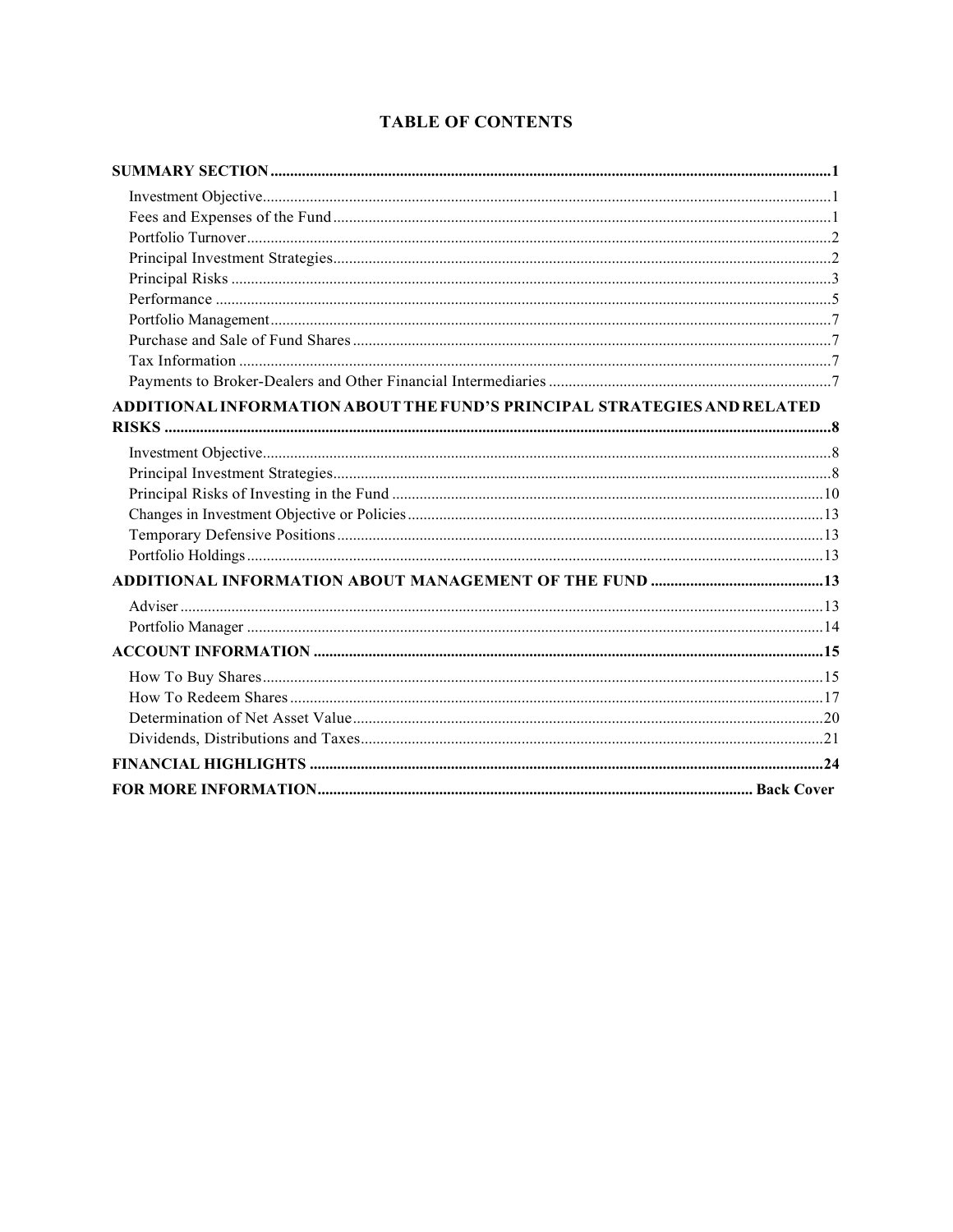## **SUMMARY SECTION**

#### <span id="page-2-1"></span><span id="page-2-0"></span>**Investment Objective**

The investment objective of the Channel Short Duration Income Fund (the "Fund") is total return, comprised of both income and capital appreciation.

#### <span id="page-2-2"></span>**Fees and Expenses of the Fund**

This table describes the fees and expenses that you may pay if you buy, hold and sell shares of the Fund. You may pay other fees, such as brokerage commissions and other fees to financial intermediaries, which are not reflected in the tables and examples below.

#### Shareholder Fees (fees paid directly from your investment)

|  | Redemption Fee (as a percentage of the amount redeemed within 60 days of purchase) | 1.00% |
|--|------------------------------------------------------------------------------------|-------|
|  |                                                                                    |       |

#### Annual Fund Operating Expenses (expenses that you pay each year as a percentage of the value of your investment)

| <b>Management Fees</b>                                                                  | $0.40\%$   |
|-----------------------------------------------------------------------------------------|------------|
| Distribution (12b-1) Fees                                                               | $0.00\%$   |
| Other Expenses                                                                          | $0.70\%$   |
| Acquired Fund Fees and Expenses <sup>1</sup>                                            | $0.01\%$   |
| <b>Total Annual FundOperating Expenses</b>                                              | 1.11%      |
| Fee Waiver and/or Expense Reimbursement <sup>2</sup>                                    | $(0.15)\%$ |
| Total Annual Fund Operating Expenses (After Fee Waiver and/or Expense<br>Reimbursement) | 0.96%      |

1-Acquired Fund Fees and Expenses are fees and expenses incurred by the Fund in connection with its investments in other investment companies. The operating expenses in this fee table will not correlate to the expense ratio in the Fund's financial highlights because the financial statements include only the direct operating expenses incurred by the Fund.

2- The Fund's Adviser contractually has agreed to waive its management fee and/or reimburse expenses so that total annual fund operating expenses, excluding portfolio transaction and other investment-related costs (including brokerage fees and commissions); taxes; borrowing costs (such as interest and dividend expenses on securities sold short); acquired fund fees and expenses; fees and expenses associated with investments in other collective investment vehicles or derivative instruments (including for example option and swap fees and expenses); any amounts payable pursuant to a distribution or service plan adopted in accordance with Rule 12b-1 under the Investment Company Act of 1940; any administrative and/or shareholder servicing fees payable pursuant to a plan adopted by the Board of Trustees; expenses incurred in connection with any merger or reorganization; extraordinary expenses (such as litigation expenses, indemnification of Trust officers and Trustees and contractual indemnification of Fund service providers); and other expenses that the Trustees agree have not been incurred in the ordinary course of the Fund's business, do not exceed 0.95% of the Fund's average daily net assets through January 31, 2023. This expense cap may not be terminated prior to this date except by the Board of Trustees. Each waiver/expense payment by the Adviser is subject to recoupment by the Adviser from the Fund in the three years following the date the particular waiver/expense payment occurred, but only if such recoupment can be achieved without exceeding the annual expense limitation in effect at the time of the waiver/expense payment and any expense limitation in effect at the time of recoupment.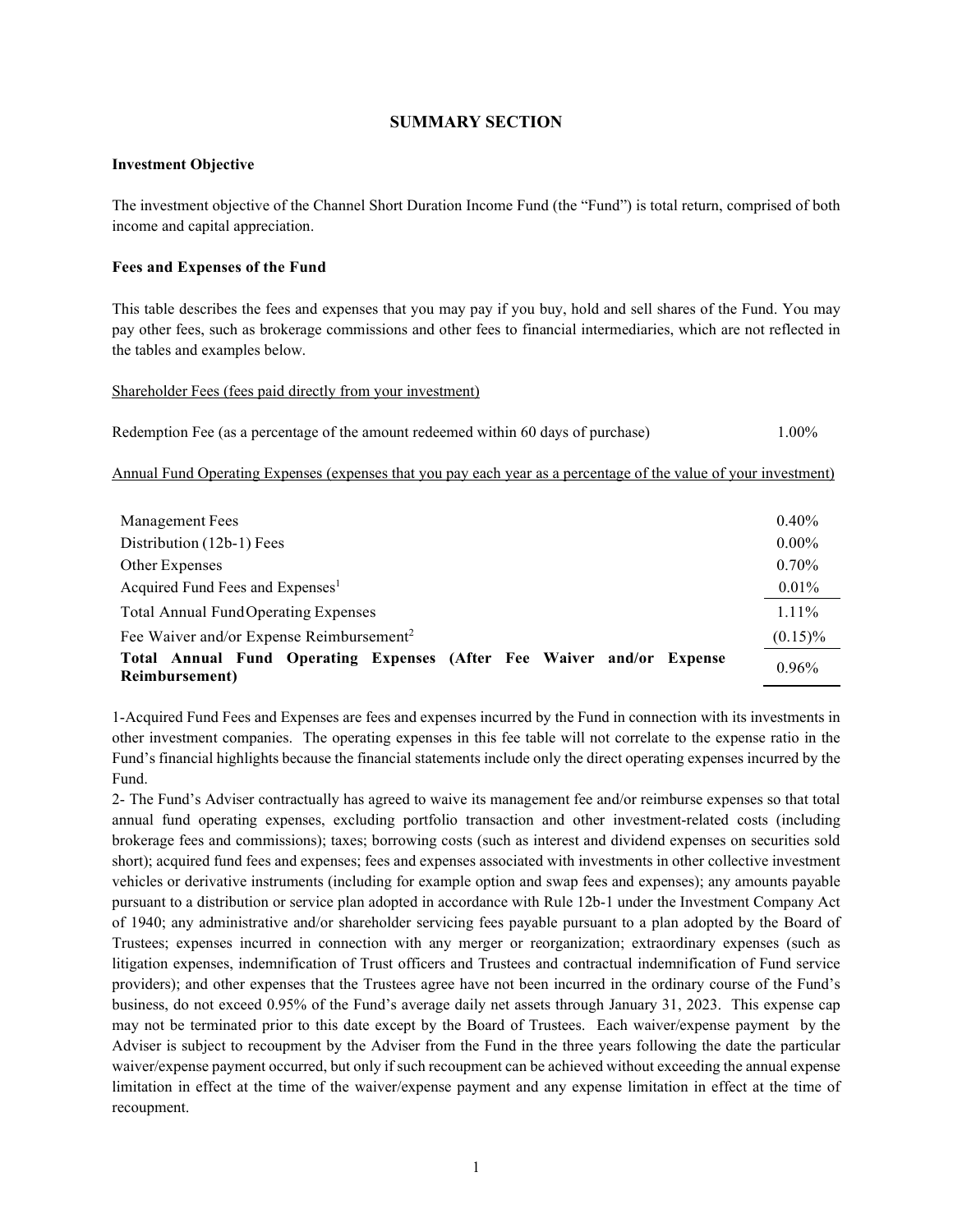## Expense Example:

This example is intended to help you compare the cost of investing in the Fund with the cost of investing in other mutual funds. The example assumes that you invest \$10,000 in the Fund for the time periods indicated and then redeem all of your shares at the end of those periods. The example also assumes that your investment has a 5% return each year, that all dividends and capital gain distributions are reinvested, and that the Fund's operating expenses remain the same. The Example reflects the Adviser's agreement to waive fees and/or reimburse expenses for the one-year period only. Although your actual costs may be different, based on these assumptions, your costs would be:



## <span id="page-3-0"></span>**Portfolio Turnover**

The Fund pays transaction costs, such as commissions, when it buys and sells securities (or "turns over" its portfolio). A higher portfolio turnover rate may indicate higher transaction costs and may result in higher taxes when Fund shares are held in a taxable account. These costs, which are not reflected in annual operating expenses or in the Example, above, affect the Fund's performance. During the most recent fiscal year, the Fund's portfolio turnover rate was 1,659% of the average value of its portfolio.

# <span id="page-3-1"></span>**Principal Investment Strategies**

The Fund invests primarily in a diversified portfolio of short-term, investment grade fixed income securities. The Fund may purchase intermediate and long-term bonds while maintaining an effective weighted average portfolio duration, under normal circumstances, of one to three and one-half years.

Under normal conditions, the Fund seeks to achieve its investment objective by investing at least 65% of its net assets in investment grade debt securities. The Fund invests principally in bonds issued by U.S. corporations and the U.S. Government or its agencies. The Fund may also purchase various asset-backed securities. The Fund's adviser, Channel Investment Partners LLC (the "Adviser"), seeks to add value for Fund investors and to maximize the Fund's risk-adjusted returns versus the unmanaged Bloomberg U.S. 1-5 Year Government/Credit Bond Index® (the "Benchmark Index") by managing the duration of the Fund's portfolio and through sector allocation and issue selection.

The Adviser uses a proprietary process that combines economic momentum, inflationary expectations and technical factors to evaluate interest rate changes in order to manage the duration of the Fund's portfolio in an effort to mitigate risk and maximize total return. Duration, generally, is a measure of a security's sensitivity to changes in interest rates and indicates the number of years over which the initial purchase price will be repaid based on its cash flow. In addition to duration management, the Fund invests in securities of varying maturities, typically one to five years consistent with the Benchmark, depending on market conditions. Maturity, unlike duration, indicates the number of years until the security will repay principal, if not sold early.

The Adviser evaluates each sector represented in the Benchmark Index and manages the Fund's portfolio such that the Fund's investments may be over- or under-weighted in a particular sector relative to its Benchmark Index. Sector allocation decisions use many of the same inputs as those analyzed when formulating an interest rate forecast. Generally, the anticipation of narrowing credit spreads suggests a higher allocation to non-Treasury sectors, while widening credit spreads normally dictate a lower allocation.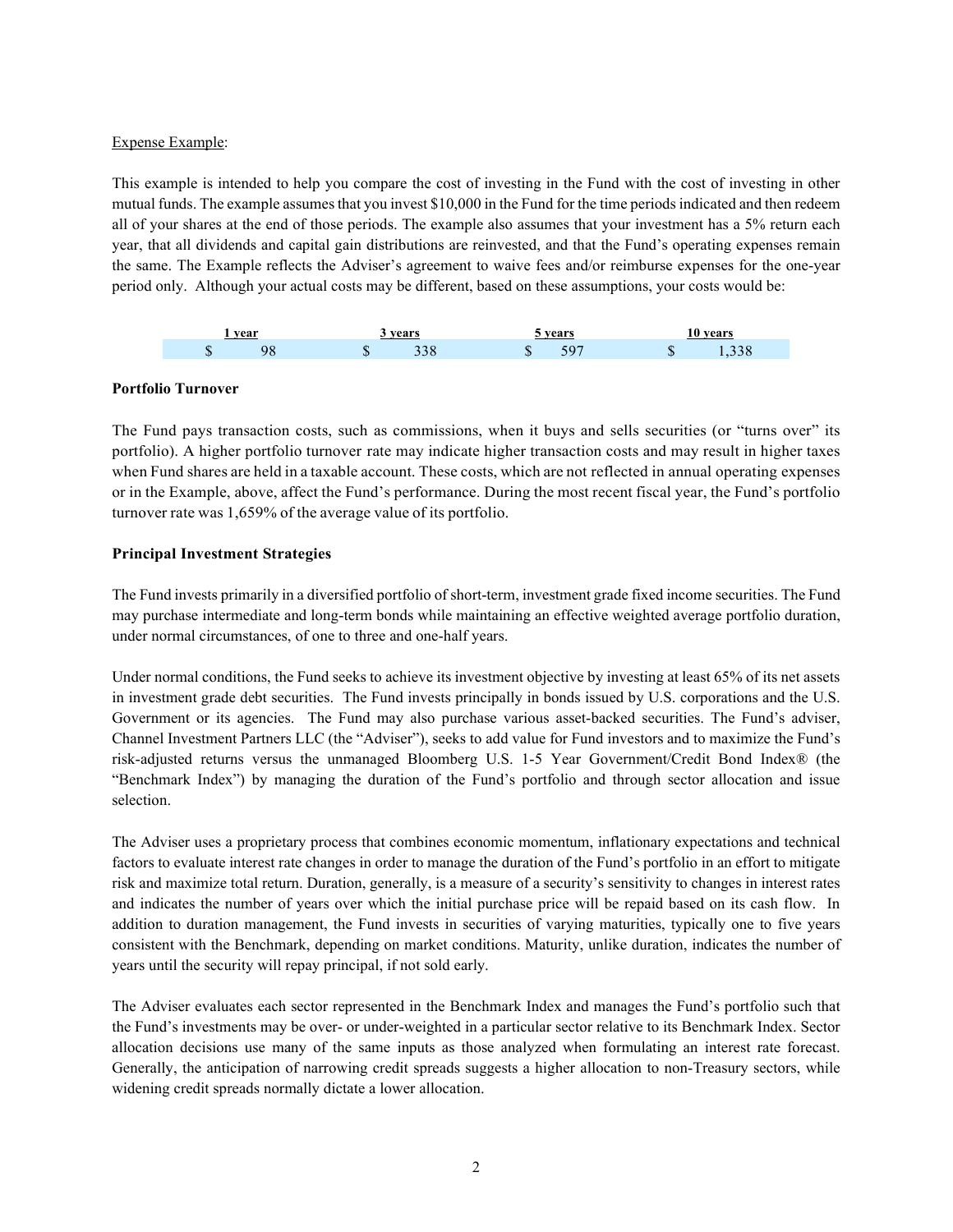The Fund may invest up to 35% of its assets in high yield bonds (commonly known as "junk bonds"). Junk bonds are bonds rated below BBB or its equivalent by any nationally recognized securities rating organization, or that are unrated but determined by the Adviser to be of comparable quality.

Under normal conditions, the Fund will invest at least 80% of its net assets (plus any borrowings for investment purposes) in fixed income securities. The Fund may meet this objective by directly investing in fixed income securities, or by investing in other investment companies (including exchange-traded funds ("ETFs")) that invest primarily in fixed income securities. Fixed income securities in which the Fund typically invests include securities issued or guaranteed by the U.S. government, its agencies or government-sponsored enterprises; corporate debt securities of U.S. issuers, including convertible securities and corporate commercial paper; asset-backed securities; and money market instruments. All fixed income securities will be denominated in U.S. dollars.

Although the Fund aims to be fully invested, a portion of the Fund's portfolio may be allocated to cash or money market funds. By keeping some cash or cash equivalents, the Fund may be able to meet shareholder redemptions without selling stocks and realizing gains and losses. However, the Fund may have difficulty meeting its investment objective if holding a significant cash position.

# <span id="page-4-0"></span>**Principal Risks**

All investments involve risks, and the Fund cannot guarantee that it will achieve its investment objective. An investment in the Fund is not insured or guaranteed by any government agency. As with any mutual fund investment, the Fund's returns and share price will fluctuate, and you may lose money by investing in the Fund. Below are some of the specific risks of investing in the Fund.

- **Management Risk.** The strategy used by the Adviser may fail to produce the intended results and may lose money.
- **Fixed Income Securities Risks.**
	- **Interest Rate Risk.** The market value of fixed income securitiesin which the Fund invests and, thus, the Fund's net asset value, can be expected to vary inversely with changes in interest rates.
	- **Duration Risk.** Prices of fixed income securities with longer effective durations are more sensitive to interest rate changes than those with shorter effective durations.
	- **Credit Risk**. The issuer of a fixed income security may not be able or willing to make interest and principal payments when due. Generally, the lower the credit rating of a security, the greater the risk that the issuer will default on its obligation.
	- **High Yield Risk.** The Fund may invest a portion of its assets in lower-rated, high-yielding bonds (commonly known as "junk bonds"). High yield bonds are considered to be speculative in nature with respect to an issuer's ability to pay interest and principal. These bonds have a greater degree of default risk than higher-rated bonds. Default risk is the possibility that the issuer of a debt security will fail to make timely payments of principal or interest to the Fund.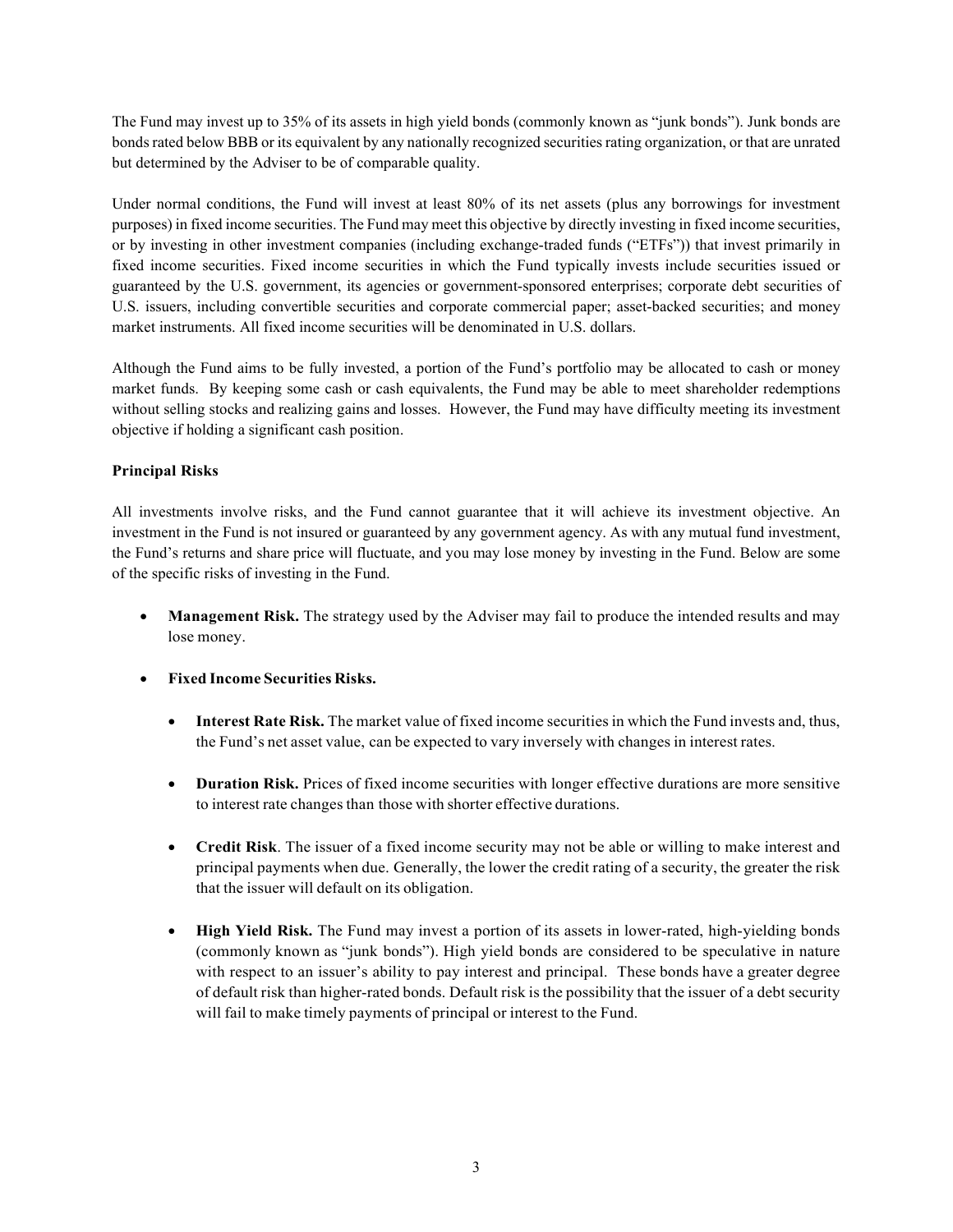- **Prepayment and Extension Risk.** As interest rates decline, the issuers of certain types of fixed income securities may prepay principal earlier than scheduled, forcing the Fund to reinvest in lower yielding securities. As interest rates increase, slower than expected principal payments may extend the average life of fixed income securities, locking in below-market interest rates and reducing the value of these securities. There is a greater risk that the Fund will lose money due to prepayment and extension risks when the Fund investsin mortgage-backed and asset-backed securities.
- **Government Securities Risk.** It is possible that the U.S. Government would not provide financial support to its agencies or instrumentalities if it is not required to do so by law. If a U.S. Government agency or instrumentality in which the Fund invests defaults, and the U.S. Government does notstand behind the obligation, the Fund's share price or yield could fall. Securities of certain U.S. Government sponsored entities, such as Freddie Mac or Fannie Mae, are neither issued nor guaranteed by the U.S. Government.
- **Libor Risk**. Instruments in which the Fund invests may pay interest based on the London Interbank Offered Rate ("LIBOR"). The use of LIBOR was phased at the end of 2021, although the phase out of U.S. dollar LIBOR has been delayed until mid-2023. Currently, no official replacement rate has been identified. The nature of any replacement rate and the impact of the transition from LIBOR on the Fund, issuers of instruments in which the Fund invests, and the financial markets generally are unknown.
- **Asset-Backed Securities Risk.** Asset-backed securities represent interests in "pools" of assets, including consumer loans or receivables. Movements in interest rates (both increases and decreases) may quickly and significantly reduce the value of certain types of asset-backed securities. Although certain asset-backed securities are guaranteed as to timely payment of interest and principal by a government entity, the market price for such securities is not guaranteed and will fluctuate. The purchase of asset-backed securities issued by non-government entities may entail greater risk than such securities that are issued or guaranteed by a government entity. Asset-backed securities issued by non-government entities may offer higher yields than those issued by government entities, but may also be subject to greater volatility than government issues and can also be subject to greater credit risk and the risk of default on the underlying assets. Investments in assetbacked securities are subject to both extension risk, where borrowers pay off their debt obligations more slowly in times of rising interest rates, and prepayment risk, where borrowers pay off their debt obligations sooner than expected in times of declining interest rates.
- **Market and Geopolitical Risk.** The value of your investment in the Fund is based on the market prices of the securities the Fund holds. These prices change daily due to economic and other events that affect markets generally, as well as those that affect particular regions, countries, industries, companies or governments. The increasing interconnectivity between global economies and financial markets increases the likelihood that events or conditions in one region or financial market may adversely impact issuers in a different country, region or financial market. Securities in the Fund's portfolio may underperform due to inflation (or expectations for inflation), interest rates, global demand for particular products or resources, natural disasters, pandemics, epidemics, terrorism, regulatory events and governmental or quasi-governmental actions. The occurrence of global events similar to those in recent years, such as terrorist attacks around the world, natural disasters, social and political discord or debt crises and downgrades, among others, may result in market volatility and may have long term effects on both the U.S. and global financial markets. There is a risk that you may lose money by investing in the Fund.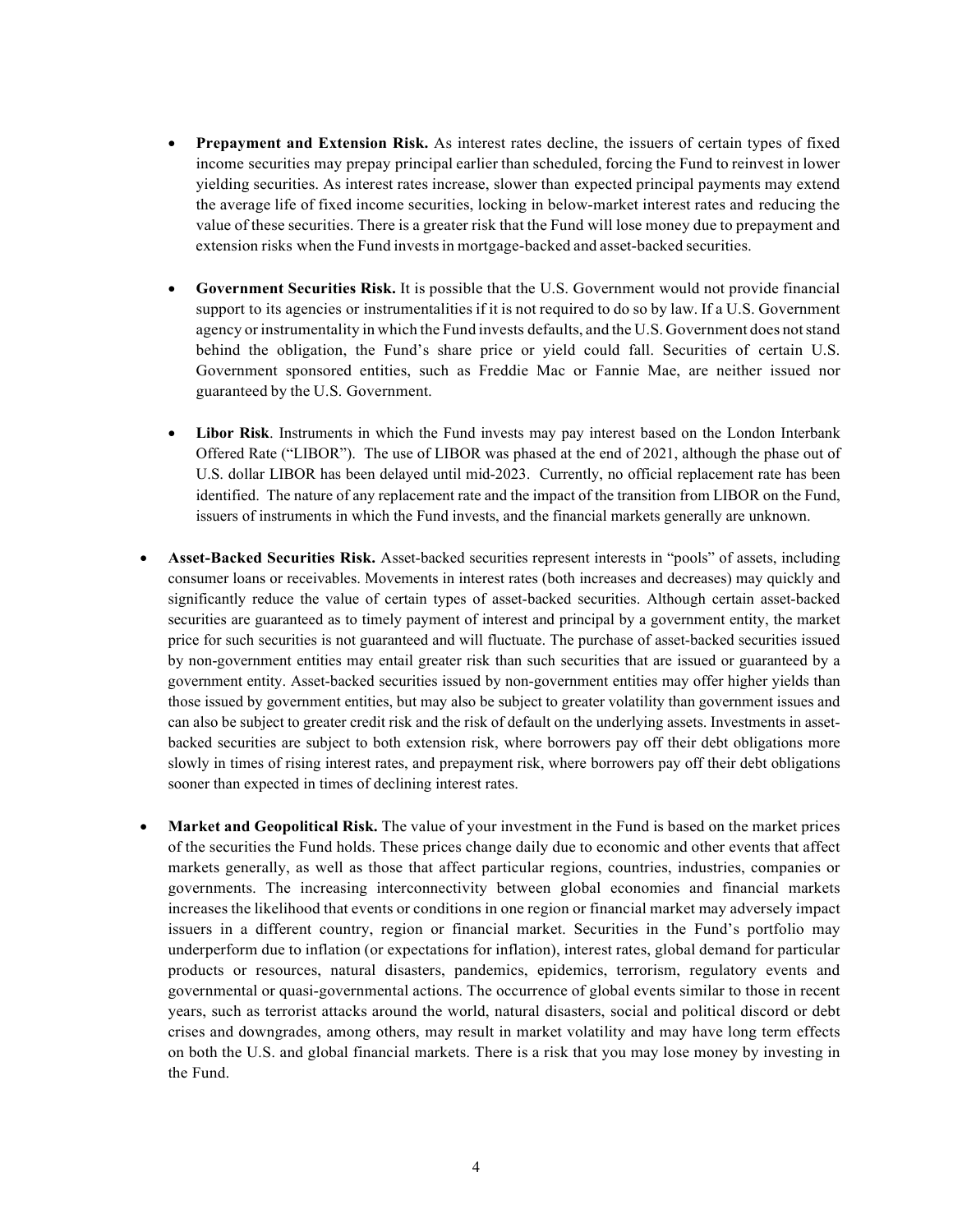- **COVID-19 Risk.** An outbreak of infectious respiratory illness caused by the novel coronavirus known as COVID-19 was first detected in China in December 2019 before spreading worldwide and being declared a global pandemic by the World Health Organization in March 2020. COVID-19 has resulted in travel restrictions, closed international borders, enhanced health screenings, disruption and delays in healthcare services, prolonged quarantines, cancellations, temporary store closures, social distancing, government ordered curfews and business closures, disruptions to supply chains and consumer activity, shortages, highly volatile financial markets, and general concern and uncertainty that may continue as restrictions are lifted or reinstated.
- **Sector Concentration Risk.** The Fund may focus its investments in securities of a particular sector. Economic, legislative or regulatory developments may occur that significantly affect the sector. This may cause the Fund's net asset value to fluctuate more than that of a fund that does not focus in a particular sector.
- **Portfolio Turnover Risk.** A high portfolio turnover rate may result in higher costs, which may have a negative impact on the Fund's performance. In addition, higher portfolio turnover may result in the acceleration of capital gains and the recognition of greater levels of short-term capital gains, which are taxed at ordinary federal income tax rates when distributed to shareholders.
- **Cybersecurity Risks.** Despite the various protections utilized by the Fund and its service providers, systems, networks, or devices utilized by the Fund potentially can be breached. The Fund and its shareholders could be negatively impacted as a result of a cybersecurity breach.

## <span id="page-6-0"></span>**Performance**

The bar chart below shows how the Fund's investment results have varied from year to year. The table below shows how the Fund's average annual total returns compare over time to those of a broad-based securities market index and a supplemental index. This information provides some indication of the risks of investing in the Fund. Past performance of the Fund is no guarantee of how it will perform in the future. The Fund changed its principal investment strategies on October 1, 2020. Performance prior to that date reflects the Fund's prior principal investment strategies.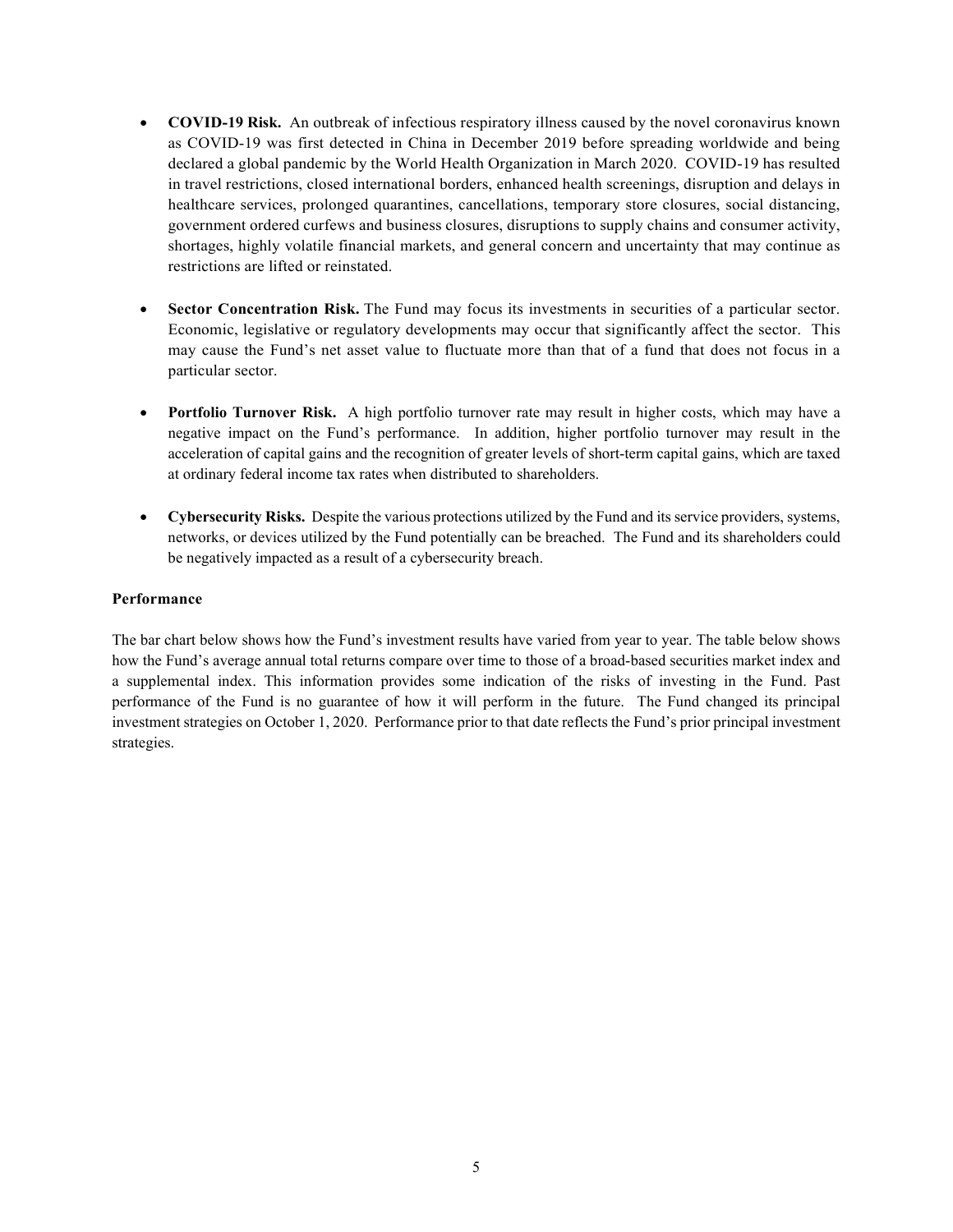**Annual Total Return** (years ended December 31st)



Highest/Lowest quarterly results during this time period were:

Best Quarter:  $2<sup>nd</sup>$  Quarter, 2020, 4.72% Worst Quarter:  $2<sup>nd</sup>$  Quarter, 2013, (2.32)%

# **AVERAGE ANNUAL TOTAL RETURNS**

(for the periods ended December 31, 2021)

| <b>Channel Short Duration Income Fund</b>                                    | 1 Year    | 5 Years  | 10 Years |
|------------------------------------------------------------------------------|-----------|----------|----------|
| Return Before Taxes                                                          | 1.28%     | 3.56%    | $2.90\%$ |
| Return After Taxes on Distributions                                          | $-0.02\%$ | 2.21%    | $1.77\%$ |
| Return After Taxes on Distributions and Sale of Fund Shares                  | $0.93\%$  | $2.29\%$ | 1.82%    |
| Bloomberg U.S. 1-5 Year Government/Credit Bond Index <sup>1</sup> (reflects) |           |          |          |
| no deductions for fees, expenses and taxes)                                  | $-0.97\%$ | $2.25\%$ | $1.77\%$ |

1-The Bloomberg U.S. 1-5 Year Government/Credit Bond Index (the "Index") is a widely recognized unmanaged index of bond prices and is representative of a broader market and range of securities than is found in the Fund's portfolio. The Index returns do not reflect the deduction of expenses, which have been deducted from the Fund's returns. The Index returns assume reinvestment of all distributions and do not reflect the deduction of taxes and fees. Individuals cannot invest directly in an Index. However, an individual may invest in exchange traded funds or other investment vehicles that attempt to track the performance of a benchmark index.

After-tax returns are calculated using the historical highest individual federal income tax rates and do not reflect the impact of state and local taxes. Actual after-tax returns depend on an investor's tax situation and may differ from those shown. After-tax returns shown are not relevant to investors who hold their Fund shares through taxdeferred arrangements, such as 401(k) plans or IRAs. The index returns presented above assume reinvestment of all distributions and exclude the effect of taxes and fees(if expenses and taxes were deducted, the actual returns of the Index would be lower).

Current performance of the Fund may be lower or higher than the performance quoted above. Performance data *current to the most recent month end may be obtained by calling (877) 627-8504*.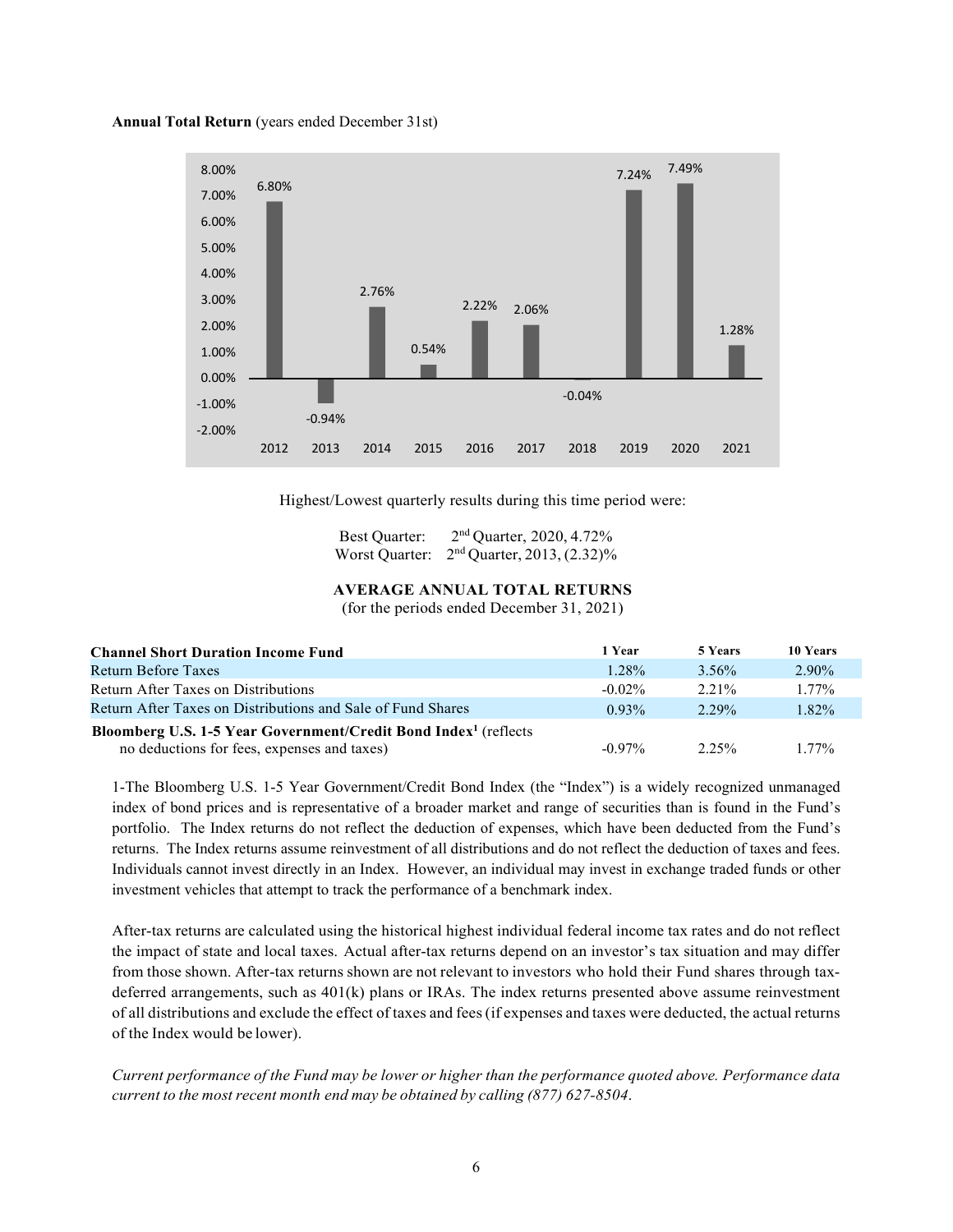#### <span id="page-8-0"></span>**Portfolio Management**

*Investment Adviser* – Channel Investment Partners LLC

*Portfolio Manager* – The following portfolio manager has been responsible for the day-to-day management of the Fund since August 1, 2020:

• Matthew Duch - Managing Partner, CIO and CCO

#### <span id="page-8-1"></span>**Purchase and Sale of Fund Shares**

| <b>Minimum Initial Investment</b>    | <b>To Place Buy or Sale Orders</b>          |  |  |  |
|--------------------------------------|---------------------------------------------|--|--|--|
| \$2,500                              | By Mail: Channel Short Duration Income Fund |  |  |  |
|                                      | c/o: Ultimus Fund Solutions, LLC            |  |  |  |
|                                      | P.O. Box 46707                              |  |  |  |
|                                      | Cincinnati, Ohio 45246-0707                 |  |  |  |
| <b>Minimum Additional Investment</b> |                                             |  |  |  |
| \$100                                | By Phone: (877) 627-8504                    |  |  |  |

You may also sell or redeem shares through your dealer or financial adviser. Please contact your financial intermediary directly to find out if additional requirements apply.

#### <span id="page-8-2"></span>**Tax Information**

The Fund's distributions are taxable and will be taxed as ordinary income or capital gains, unless you are investing through a tax-deferred account, such as a  $401(k)$  plan, individual retirement account (IRA) or 529 college savings plan. Tax-deferred arrangements may be taxed later upon withdrawal of moniesfrom those accounts.

#### <span id="page-8-3"></span>**Payments to Broker-Dealers and Other Financial Intermediaries**

<span id="page-8-4"></span>If you purchase Fund shares through a broker-dealer or other financial intermediary (such as a bank or trust company), the Fund and its related companies may pay the intermediary for the sale of Fund shares and related services. These payments may create conflicts of interest by influencing the broker-dealer or other intermediary and your salesperson to recommend the Fund over another investment. Ask your salesperson or visit your financial intermediary's website for more information.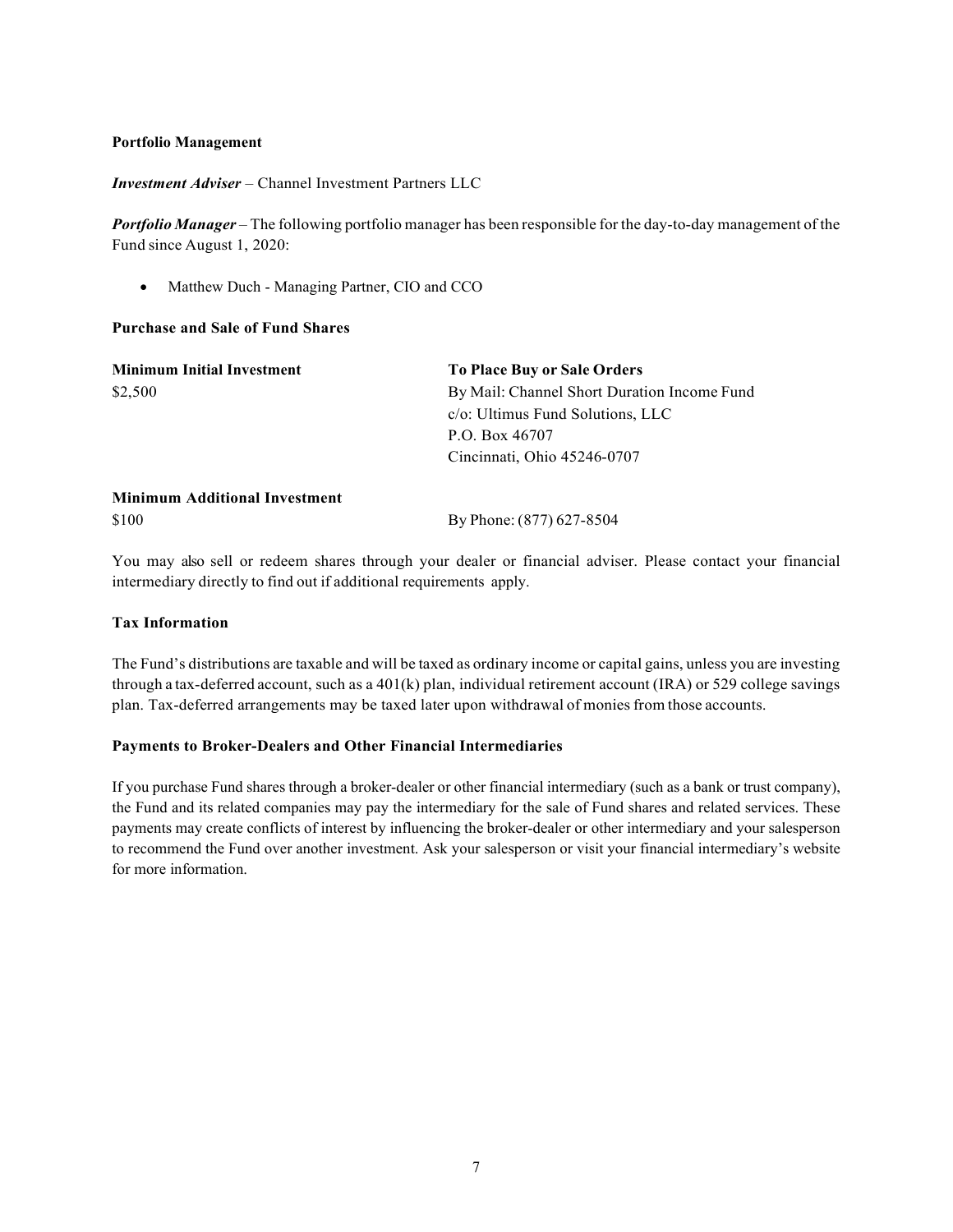# **ADDITIONALINFORMATION ABOUTTHEFUND'S PRINCIPAL STRATEGIES AND RELATED RISKS**

## <span id="page-9-0"></span>**Investment Objective**

The investment objective of the Fund is total return, comprised of both income and capital appreciation.

#### <span id="page-9-1"></span>**Principal Investment Strategies**

The Fund invests primarily in a diversified portfolio of short-term, investment grade fixed income securities. The Fund may purchase intermediate and long-term bonds while maintaining an effective weighted average portfolio duration, under normal circumstances, of one to three and one-half years.

Under normal conditions, the Fund seeks to achieve its investment objective by investing at least 65% of its net assets in investment grade debt securities. The Fund invests principally in bonds issued by U.S. corporations and the U.S. Government or its agencies. The Fund may also purchase various asset-backed securities. The Fund's adviser, Channel Investment Partners LLC (the "Adviser") seeks to add value for Fund investors and to maximize the Fund's risk-adjusted returns versus the unmanaged Bloomberg U.S. 1-5 Year Government/Credit Bond Index® (the "Benchmark Index") by managing the duration of the Fund's portfolio and through sector allocation and issue selection.

The Adviser uses a proprietary process that combines economic momentum, inflationary expectations and technical factors to evaluate interest rate changes in order to manage the duration of the Fund's portfolio in an effort to mitigate risk and maximize total return. The concept of duration is a measure of a security's price sensitivity to changes in interest rates. Changes in interest rates could result in fluctuation of prices in fixed income securities. For example, if the Adviser's interest rate forecast is positive, the Fund's portfolio may be positioned longer in duration than its Benchmark Index. If the outlook is negative, the Adviser may position the Fund's portfolio shorter than the Benchmark Index. Duration, generally, indicates the number of years over which the initial purchase price will be repaid based on its cash flow. In addition to duration management, the Fund invests in securities of varying maturities, typically one to five years consistent with the Benchmark, depending on market conditions. Maturity, unlike duration, indicates the number of years until the security will repay principal, if not sold early.

The Adviser evaluates each sector represented in the Benchmark Index and manages the Fund's portfolio such that the Fund's investments may be over- or under-weighted in a particular sector relative to its Benchmark Index. Sector allocation decisions use many of the same inputs as those analyzed when formulating an interest rate forecast. Generally, the anticipation of narrowing credit spreads suggests a higher allocation to non-Treasury sectors, while widening credit spreads normally dictate a lower allocation.

The Fund may invest up to 35% of its assets in high yield bonds (commonly known as "junk bonds"). Junk bonds are bonds rated below BBB or its equivalent by any nationally recognized securities rating organization, or that are unrated but determined by the Adviser to be of comparable quality.

After duration and sector determinations are made, the Fund's Adviser focuses on individual security selection and the credit quality of various fixed income issues. The Adviser seeks to identify attractively priced fixed income securities within each permitted credit category, considering the degree of liquidity and risk of a potential downgrade. The Adviser's approach in this regard is intended to identify a favorable risk/reward profile of securities held in the Fund's portfolio.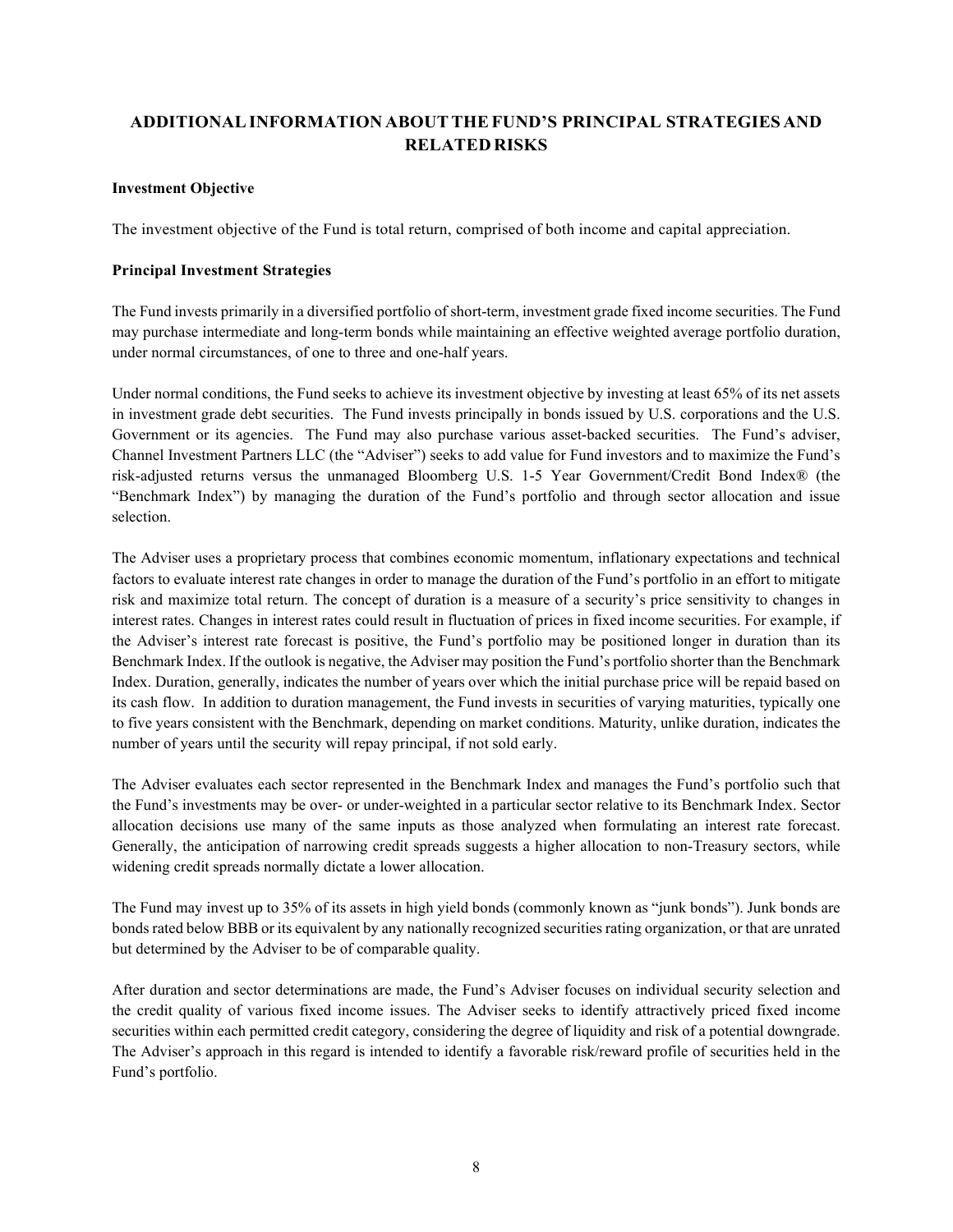Under normal conditions, the Fund will invest at least 80% of its net assets (plus any borrowings for investment purposes) in fixed income securities. The Fund may meet this objective by directly investing in fixed income securities, or by investing in other investment companies and ETFs that invest primarily in fixed income securities. This investment policy may not be changed without at least 60 days' prior written notice to shareholders. Fixed income securities for purposes of this policy include securities issued or guaranteed by the U.S. government, its agencies or government-sponsored enterprises; corporate debt securities of U.S. issuers, including convertible securities and corporate commercial paper; and asset-backed securities; inflation-indexed bonds issued by both governments and corporations; structured notes, including hybrid or "indexed" securities, event-linked bonds and loan participations; delayed portfolio loans and revolving credit securities; bank certificates of deposit, fixed time deposits, bankers' acceptances and money market instruments; repurchase agreements; debt securities issued by state or local governments and their agencies and government-sponsored enterprises; obligations of foreign governments or their subdivisions, agencies and government-sponsored enterprises; and obligations of international agencies or supranational entities. All fixed income securities will be denominated in U.S. dollars.

The Fund may sell holdings that the Adviser believes have become unattractive, such as when fundamentals deteriorate or when other investment opportunities exist that may have more attractive yields.

<span id="page-10-0"></span>From time to time, the Fund may take temporary defensive positions that are inconsistent with the Fund's principal investment strategies in attempting to respond to adverse market, economic, political or other conditions. For example, the Fund may invest up to 100% of its assets in cash, money market mutual funds, investment grade, short-term money market instruments, including U.S. Government and agency securities, commercial paper, certificates of deposit, repurchase agreements and other cash equivalents. The Fund may also invest in such instruments at any time to maintain liquidity or pending selection of investments in accordance with its investment strategies. To the extent the Fund makes these investments, the Fund might not achieve its investment objective.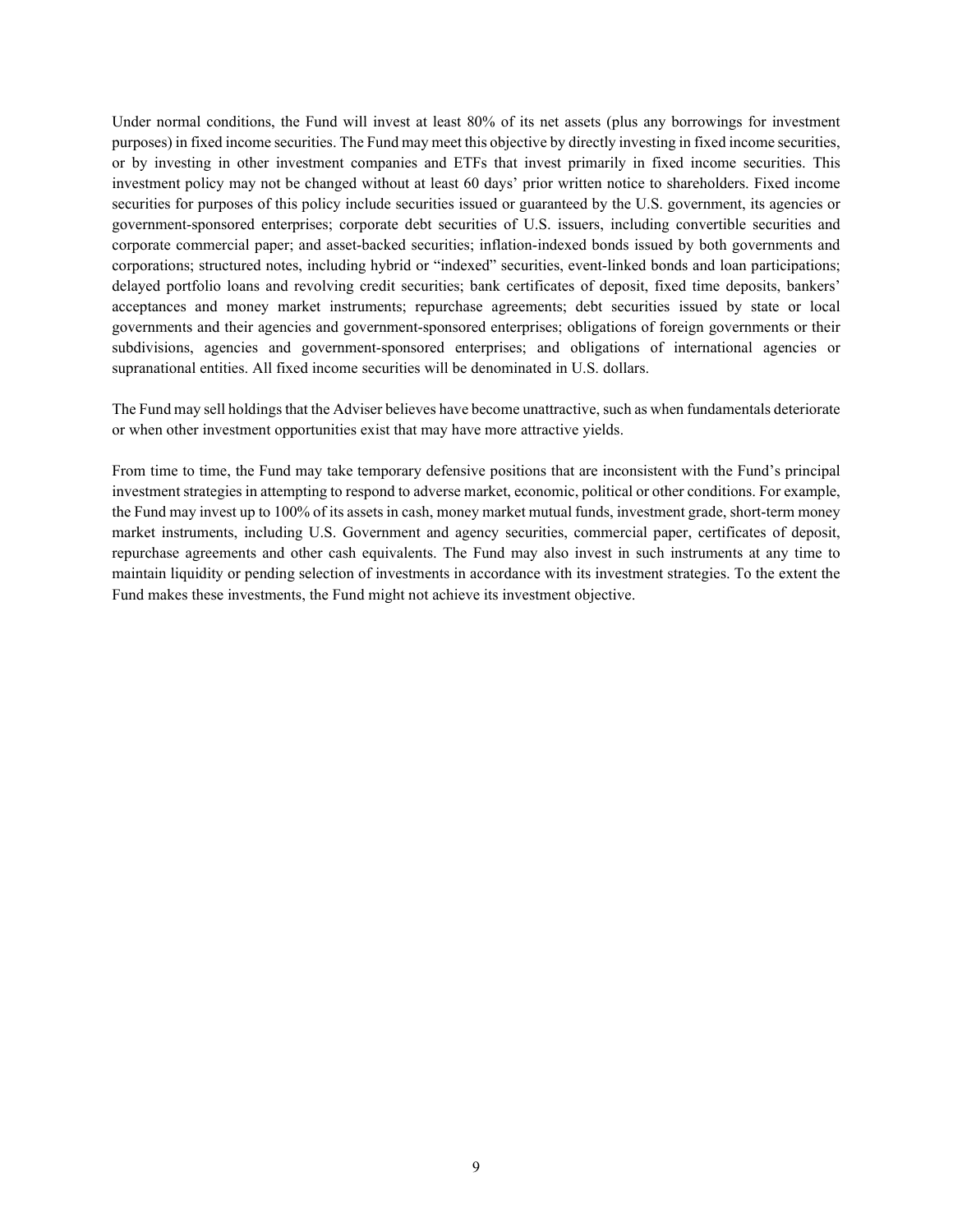## **Principal Risks of Investing in the Fund**

All investments involve risks, and the Fund cannot guarantee that it will achieve its investment objective. An investment in the Fund is not insured or guaranteed by any government agency. As with any mutual fund investment, the Fund's returns and share price will fluctuate, and you may lose money by investing in the Fund. Below are some of the specific risks of investing in the Fund.

- **Management Risk.** The strategy used by the Adviser may fail to produce the intended results and may lose money.
- **Fixed Income Securities Risks.**
	- **Interest Rate Risk.** The market value of fixed income securitiesin which the Fund invests and, thus, the Fund's net asset value, can be expected to vary inversely with changes in interest rates. Fluctuations in the market value of fixed income securities subsequent to their acquisition will not affect cash income from such securities but will be reflected in the Fund's net asset value.
	- **Duration Risk.** Prices of fixed income securities with longer effective durations are more sensitive to interest rate changes than those with shorter effective durations.
	- **Credit Risk**. The issuer of a fixed income security may not be able or willing to make interest and principal payments when due. Generally, the lower the credit rating of a security, the greater the risk that the issuer will default on its obligation.
	- **High Yield Risk.** The Fund may invest a portion of its assets in lower-rated, high-yielding bonds (commonly known as "junk bonds"). High yield bonds are considered to be speculative in nature with respect to an issuer's ability to pay interest and principal. These bonds have a greater degree of default risk than higher-rated bonds. Default risk is the possibility that the issuer of a debt security will fail to make timely payments of principal or interest to the Fund.
	- **Prepayment and Extension Risk.** As interest rates decline, the issuers of certain types of fixed income securities may prepay principal earlier than scheduled, forcing the Fund (or an underlying fund) to reinvest in lower yielding securities. As interest rates increase, slower than expected principal payments may extend the average life of fixed income securities, locking in below- market interest rates and reducing the value of these securities. There is a greater risk that the Fund will lose money due to prepayment and extension risks when the Fund invests in mortgage-backed and asset**-**backed securities.
	- **Government Securities Risk.** It is possible that the U.S. Government would not provide financial support to its agencies or instrumentalities if it is not required to do so by law. If a U.S. Government agency or instrumentality in which the Fund invests defaults, and the U.S. Government does notstand behind the obligation, the Fund's share price or yield could fall. Securities of certain U.S. Government sponsored entities, such as Freddie Mac or Fannie Mae, are neither issued nor guaranteed by the U.S. Government. The U.S. Government's guarantee of ultimate payment of principal and timely payment of interest of any U.S. Government securities owned by the Fund does not imply that the Fund'sshares are guaranteed orthat the price of the Fund'sshares will notfluctuate.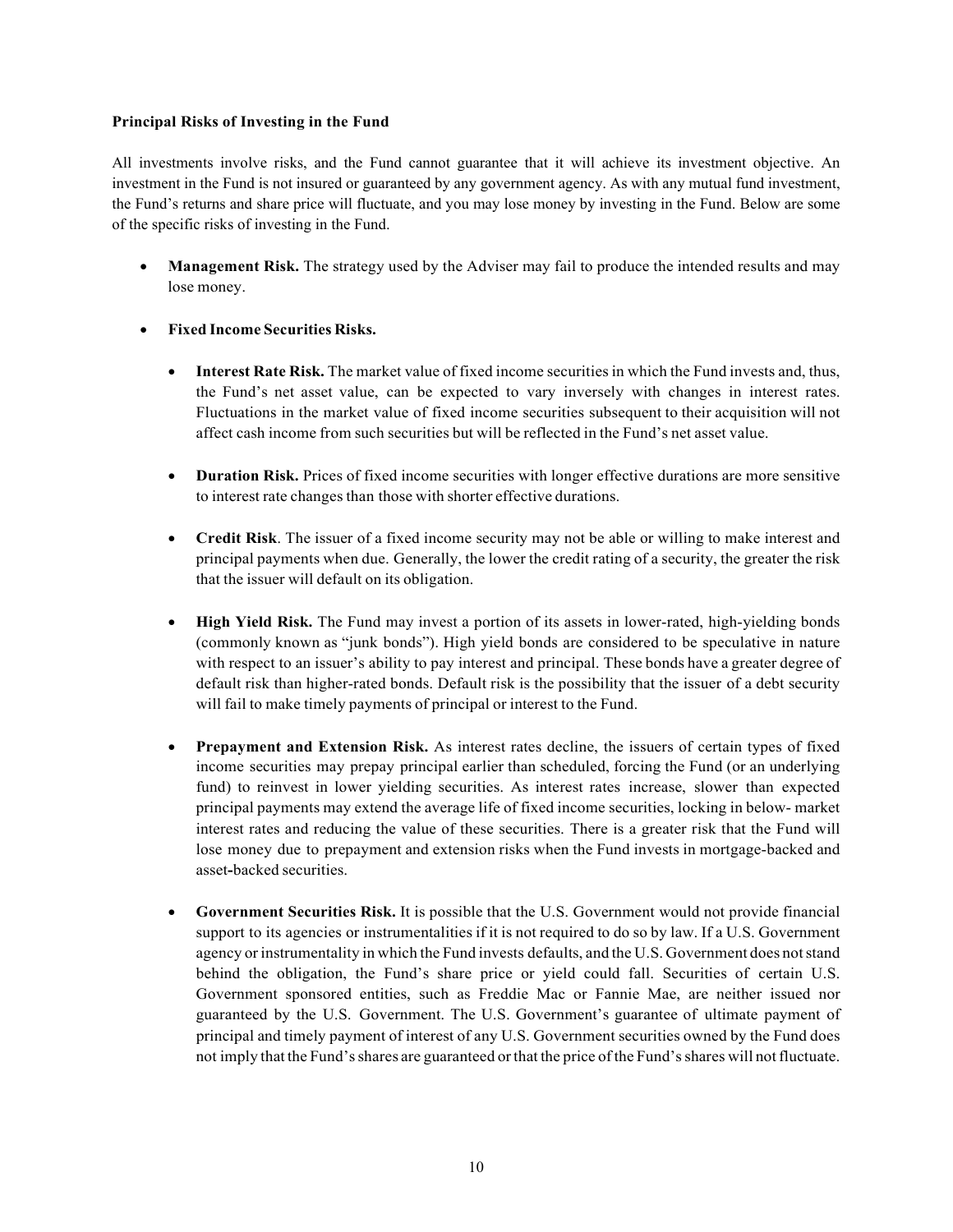- **LIBOR Risk.** Instruments in which the Fund invests may pay interest based on the London Interbank Offered Rate, or "LIBOR," which is the offered rate for short-term Eurodollar deposits between major international banks. In 2017, the head of the UK Financial Conduct Authority announced a desire to phase out the use of LIBOR by the end of 2021. The administrator of LIBOR announced a delay in the phase out of a majority of the U.S. dollar LIBOR publications until mid-2023, with the remainder of the LIBOR publications ended at the end of 2021. Various financial industry groups have been planning for the transition away from LIBOR, but there are challenges to converting certain securities and transactions to a new reference rate (e.g., the Secured Overnight Financing Rate ("SOFR"), which is intended to replace the U.S. dollar LIBOR). As a result, the nature of any replacement rate and the impact of the transition from LIBOR on the Fund's transactions and the financial markets generally is unknown. The transition process might lead to increased volatility and illiquidity in markets for instruments whose terms currently include LIBOR. While some existing LIBOR-based instruments may contemplate a scenario where LIBOR is no longer available by providing for an alternative rate-setting methodology, there may be significant uncertainty regarding the effectiveness of any such alternative methodologies to replicate LIBOR. Not all existing LIBOR-based instruments may have alternative rate-setting provisions and there remains uncertainty regarding the willingness and ability of issuers to add alternative rate-setting provisions in certain existing instruments. In addition, a liquid market for newly issued instruments that use a reference rate other than LIBOR still may be developing.
- **Asset-Backed Securities Risk.** Asset-backed securities represent interests in a pool of assets other than mortgages, such as home equity loans, automobile receivables or credit card receivables. Most asset-backed securities involve consumer or commercial debts with maturities of less than 10 years. However, almost any type of fixed-income asset (including other fixed-income securities) may be used to create an asset-backed security. Asset-backed securities may take the form of commercial paper, notes or pass-through certificates. A structured asset-backed security is a multiclass instrument that is typically backed by a pool of auto loans, credit card receivables, home equity loans or student loans.

Unscheduled prepayments of asset-backed securities may result in a loss of income if the proceeds are invested in lower-yielding securities. Conversely, in a rising interest rate environment, a declining prepayment rate will extend the average life of many asset-backed securities, which increases the risk of depreciation due to future increases in market interest rates. In addition, issuers of asset-backed securities may have limited ability to enforce the security interest in the underlying assets, and credit enhancements (if any) may be inadequate in the event of default. Asset-backed securities may experience losses on the underlying assets as a result of certain rights provided to consumer debtors under federal and state law. The value of asset-backed securities may be affected by the factors described above and other factors, such as interest rate risk, the availability of information concerning the pool and its structure, the creditworthiness of the servicing agent for the pool, the originator of the underlying assets or the entities providing credit enhancements and the ability of the servicer to service the underlying collateral. The value of asset-backed securities representing interests in a pool of utilities receivables may be adversely affected by changes in government regulations. Under certain market conditions, asset-backed securities may be less liquid and may be difficult to value. If a structured asset-backed security is subordinated to other classes backed by the same pool of collateral, the likelihood that it will make payments of principal may be substantially limited.

• **Market and Geopolitical Risk.** The market's daily movements, sometimes called volatility, may be greater or less depending on the types of securities the Fund owns and the markets in which the securities trade. The increasing interconnectivity between global economies and financial markets increases the likelihood that events or conditions in one region or financial market may adversely impact issuers in a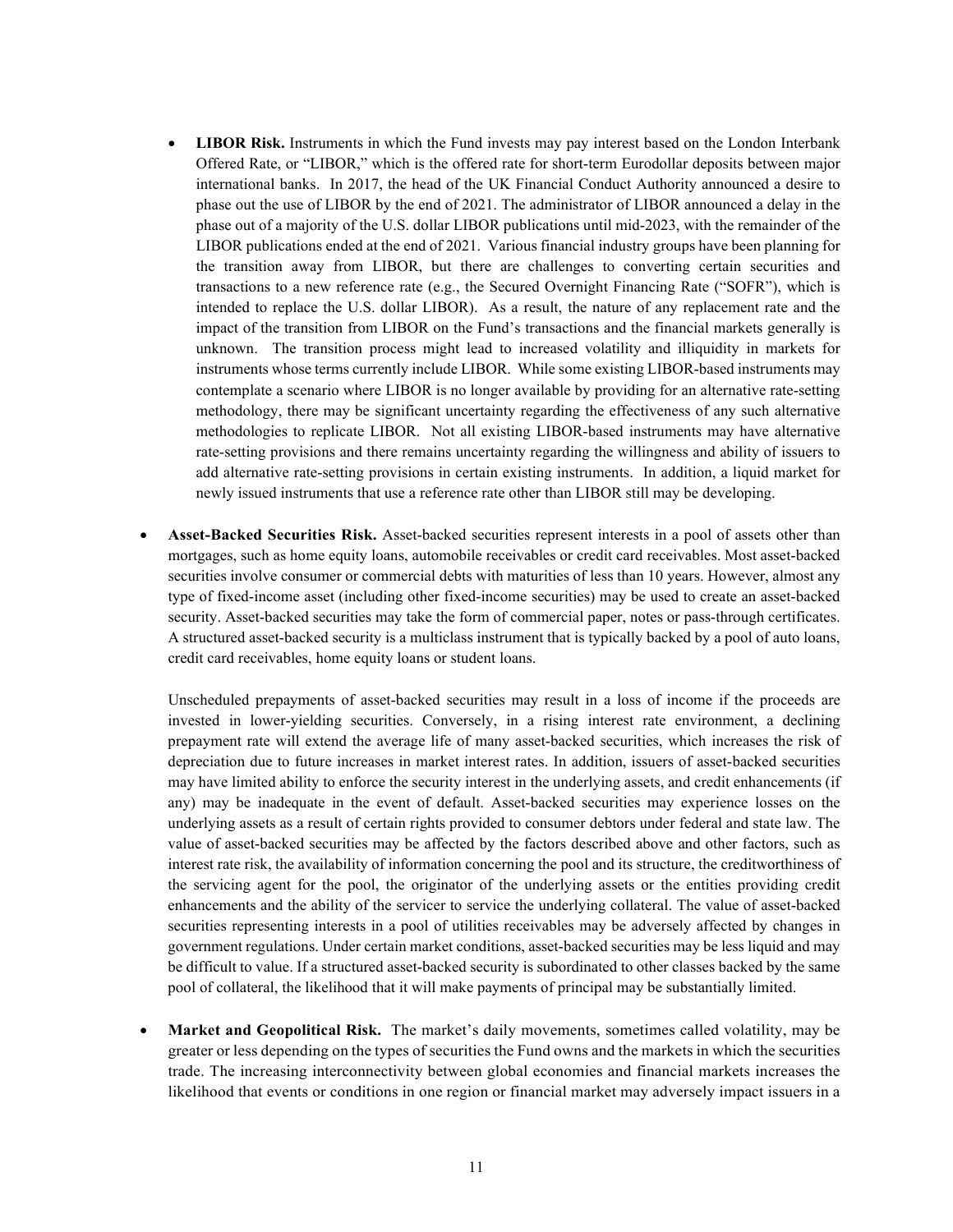different country, region or financial market. Securities in the Fund's portfolio may underperform due to inflation (or expectations for inflation), interest rates, global demand for particular products or resources, natural disasters, pandemics, epidemics, terrorism, regulatory events and governmental or quasi-governmental actions. The occurrence of global events similar to those in recent years, such as terrorist attacks around the world, natural disasters, social and political discord or debt crises and downgrades, among others, may result in market volatility and may have long term effects on both the U.S. and global financial markets. The value and growth-oriented equity securities purchased by the Fund may experience large price swings and potential for loss.

- **COVID-19 Risk.** An outbreak of infectious respiratory illness caused by the novel coronavirus known as COVID-19 was first detected in China in December 2019 before spreading worldwide and being declared a global pandemic by the World Health Organization in March 2020. COVID-19 has resulted in travel restrictions, closed international borders, enhanced health screenings, disruption and delays in healthcare services, prolonged quarantines, cancellations, temporary store closures, social distancing, government ordered curfews and business closures, disruptions to supply chains and consumer activity, shortages, highly volatile financial markets, and general concern and uncertainty. The impact of COVID-19, and other infectious illness outbreaks that may arise in the future, could adversely affect the economies and capital markets of many nations or the entire global economy, as well as individual companies, entire sectors, and securities and commodities markets (including liquidity), in ways that may not necessarily be foreseen at the present time. COVID-19 and other health crises in the future may exacerbate other pre-existing political, social and economic risks, and its impact in developing or emerging market countries may be greater due to less established health care systems. The duration and ultimate impact of the current outbreak is still not known. There is a risk that you may lose money by investing in the Fund.
- **Sector Concentration Risk.** The Fund may focus its investments in securities of a particular sector. Economic, legislative or regulatory developments may occur that significantly affect the sector. This may cause the Fund's net asset value to fluctuate more than that of a fund that does not focus in a particular sector. For example, to the extent the Fund focuses its investments in the financial services sector, it will be exposed to additional risk related to changes in government regulations that affect the scope of activities of sector companies, the prices they can charge, and the amount of capital they must maintain. Companies in the financial services sector may also be significantly affected by general economic conditions, including changes in interest rates.
- **Portfolio Turnover Risk.** A high portfolio turnover rate may result in higher costs, which may have a negative impact on the Fund's performance. In addition, higher portfolio turnover may result in the acceleration of capital gains and the recognition of greater levels of short-term capital gains, which are taxed at ordinary federal income tax rates when distributed to shareholders.
- **Cybersecurity Risks.** The computer systems, networks and devices used by the Fund and its service providers to carry out routine business operations employ a variety of protections designed to prevent damage or interruption from computer viruses, network failures, computer and telecommunication failures, infiltration by unauthorized persons and security breaches. Despite the various protections utilized by the Fund and its service providers, systems, networks, or devices potentially can be breached. The Fund and its shareholders could be negatively impacted as a result of a cybersecurity breach. Cybersecurity breaches can include unauthorized access to systems, networks, or devices; infection from computer viruses or other malicious software code; and attacks that shut down, disable, slow, or otherwise disrupt operations, business processes, or website access or functionality. Cybersecurity breaches may cause disruptions and impact the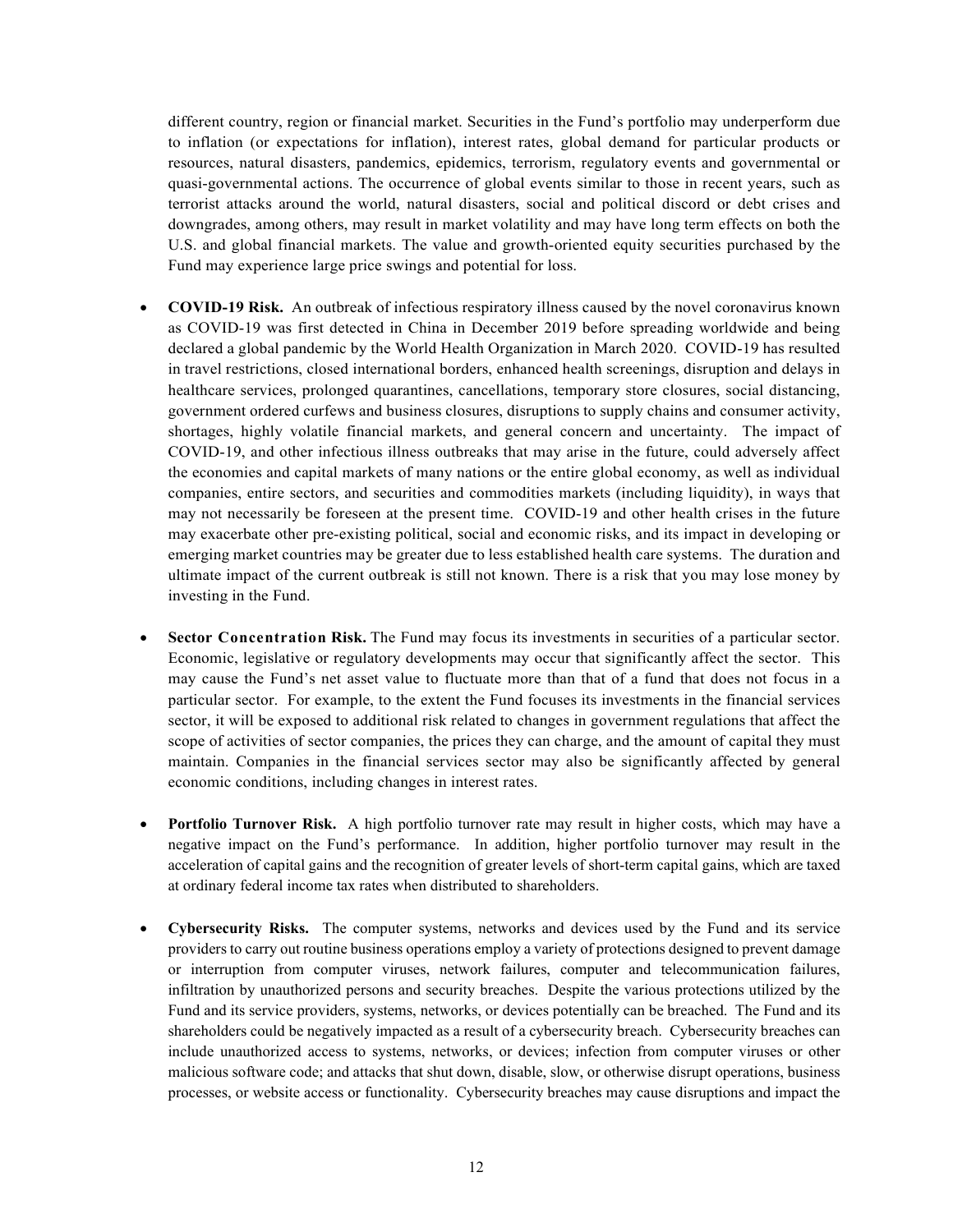Fund's business operations, potentially resulting in financial losses; interference with the Fund's ability to calculate its NAV; impediments to trading; the inability of the Fund, the Adviser, and other service providers to transact business; violations of applicable privacy and other laws; regulatory fines; penalties, reputational damage, reimbursement or other compensation costs, or additional compliance costs; as well as the inadvertent release of confidential information.

#### <span id="page-14-0"></span>**Changes in Investment Objective or Policies**

The Fund's Board of Trustees (the "Board") may change the Fund's investment objective and/or its 80% policy without shareholder approval upon 60 days' written notice to shareholders. The Fund's other investment policies and strategies may be changed by the Board without shareholder approval unless otherwise provided in this prospectus or in the Statement of Additional Information.

## <span id="page-14-1"></span>**Temporary Defensive Positions**

In response to adverse market, economic, political or other conditions, the Fund may take temporary defensive positions that are inconsistent with the Fund's principal investment strategies, such as investing some or all of the Fund's assets in cash or cash equivalents. The Fund may also choose not to use these temporary defensive strategies for a variety of reasons, even in volatile market conditions. Engaging in these temporary defensive measures may cause the Fund to miss out on investment opportunities and may prevent the Fund from achieving its investment objective. While temporary defensive positions are designed to limit losses, these strategies may not work asintended.

#### <span id="page-14-2"></span>**Portfolio Holdings**

A description of the Fund's policies and procedures with respect to the disclosure of the Fund's portfolio securities is available in the Fund's Statement of Additional Information.

## **ADDITIONAL INFORMATION ABOUT MANAGEMENT OF THE FUND**

#### <span id="page-14-4"></span><span id="page-14-3"></span>**Adviser**

Channel Investment Partners LLC, located at 4601 N. Fairfax Drive, Ste. 1200, Arlington, VA 22203, serves as Adviser to the Fund. The Adviser has overall supervisory management responsibility for the general management and investment of the Fund and its portfolio. The Adviser sets the Fund's overall investment strategies, identifies securities for investment, determines when securities should be purchased or sold by the Fund, selects brokers or dealers to execute transactions for the Fund's portfolio and votes any proxies solicited by portfolio companies.

The Adviser provides investment advisory services to the Fund. The Adviser has a disciplined investment process that it believes will produce superior performance while managing risk. As of September 30, 2021, the Adviser managed approximately \$32 million in assets.

For its advisory services, the Adviser is entitled to receive a fee from the Fund equal to 0.40% of its average daily net assets of the Fund. The Adviser contractually has agreed to waive its fee and to the extent necessary, reimburse certain Fund operating expenses so that the total annual operating expenses, excluding portfolio transaction and other investment-related costs (including brokerage fees and commissions); taxes; borrowing costs (such as interest and dividend expenses on securities sold short); acquired fund fees and expenses; fees and expenses associated with investments in other collective investment vehicles or derivative instruments (including for example option and swap fees and expenses); any amounts payable pursuant to a distribution or service plan adopted in accordance with Rule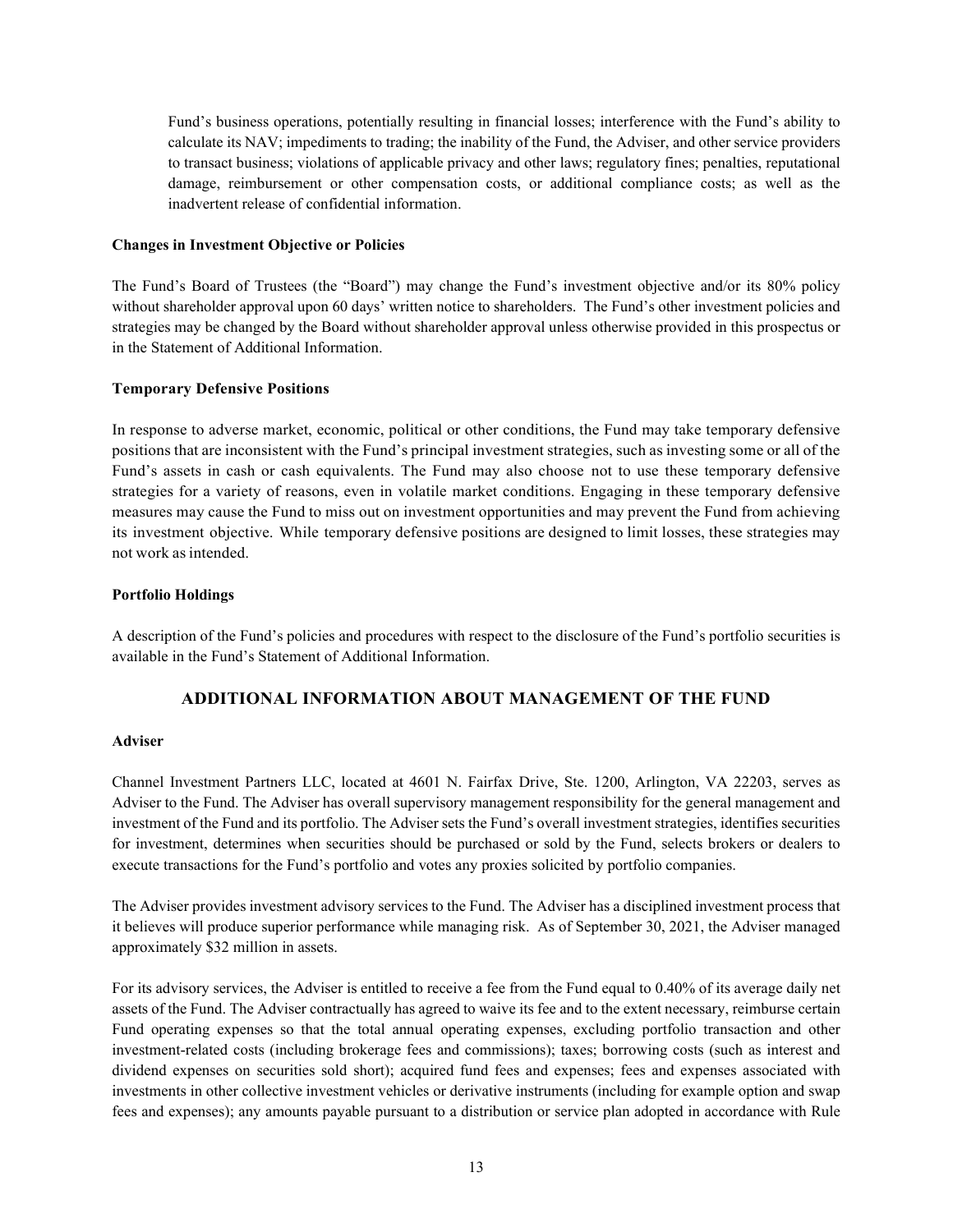12b-1 under the Investment Company Act of 1940; any administrative and/or shareholder servicing fees payable pursuant to a plan adopted by the Board; expenses incurred in connection with any merger or reorganization; extraordinary expenses (such as litigation expenses, indemnification of Trust officers and Trustees and contractual indemnification of Fund service providers); and other expenses that the Trustees agree have not been incurred in the ordinary course of the Fund's business, do not exceed 0.95% of the Fund's average daily net assets. The contractual agreement is in place through January 31, 2023. Each waiver/expense payment by the Adviser is subject to recoupment by the Adviser from the Fund in the three years following the date the particular waiver/expense payment occurred, but only if such recoupment can be achieved without exceeding the annual expense limitation in effect at the time of the waiver/expense payment and any expense limitation in effect at the time of the recoupment. During the fiscal year ended September 30, 2021, the Adviser received a fee equal to 0.25% of the average daily net assets of the Fund, after fee waivers and reimbursements. The Adviser is entitled to recoup from the Fund fees waived and expenses reimbursed by FCI and the Adviser in the three years following the date the particular waiver/expense payment occurred, but only if such recoupment can be achieved without exceeding the annual expense limitation in effect at the time of the waiver/expense payment and any expense limitation in effect at the time of the recoupment.

The Adviser, not the Fund, may pay certain financial institutions (which may include banks, broker-dealers and other industry professionals) a fee for providing distribution related services and/or for performing certain administrative servicing functions for the Fund's shareholders to the extent these institutions are allowed to do so by applicable statute, rule or regulation. The Fund may from time to time purchase securities issued by financial institutions that provide such services; however, in selecting investments for the Fund, no preference will be shown for such securities.

A discussion of the factors that the Board considered in approving the Fund's management agreement is included in the Fund's annual report to shareholders for the period ended September 30, 2020.

## <span id="page-15-0"></span>**Portfolio Manager**

The investment decisions for the Fund are made by Matthew Duch, who is primarily responsible for the day-today management of the Fund's portfolio.

**Matthew Duch –** Mr. Duch formed the Adviser in 2019 and registered it with the SEC in April 2020. From 2016 to present, Mr. Duch has managed private investments through Duch Capital Management LLC. From 2006 to 2016 Mr. Duch was a Vice President, Senior Portfolio Manager for Bethesda, MD based Calvert Investment Management. In his role as a Lead and Co-Portfolio Manager, he was responsible for portfolio construction, credit analysis and trading delivering top decile and quartile performance, winning Lipper Fund Awards in 2008 and 2013. Assets under management nearly doubled from approximately \$5bn in 2006 to approximately \$9bn in 2009. Since joining the Calvert taxable fixed income team in 2006, he primarily focused on investment grade, high yield and distressed corporate debt, leveraged loans, taxable municipals and treasuries, both bonds and derivatives. Various investment strategies also differed along the interest rate curve from ultra short to long duration.

From 2002 to 2005, Mr. Duch was a Trader/Sector Manager at Deutsche Asset Management (DeAM) in New York. While at DeAM, he was responsible for trading over \$27 billion in investment grade and high yield credit for insurance, mutual fund and separately managed accounts. As a sector manager, he helped manage an approximately \$850 million long-only credit, total-return portfolio that routinely outperformed the Lehman U.S. Credit Index (now the Bloomberg U.S. Credit Index) benchmark.

From 1998 to 2002, Mr. Duch worked at Zurich Scudder Investments in Chicago in several positions including Corporate Trader and Assistant Portfolio Manager with a focus on portfolio risk analytics.

The Statement of Additional Information provides additional information about the portfolio manager, including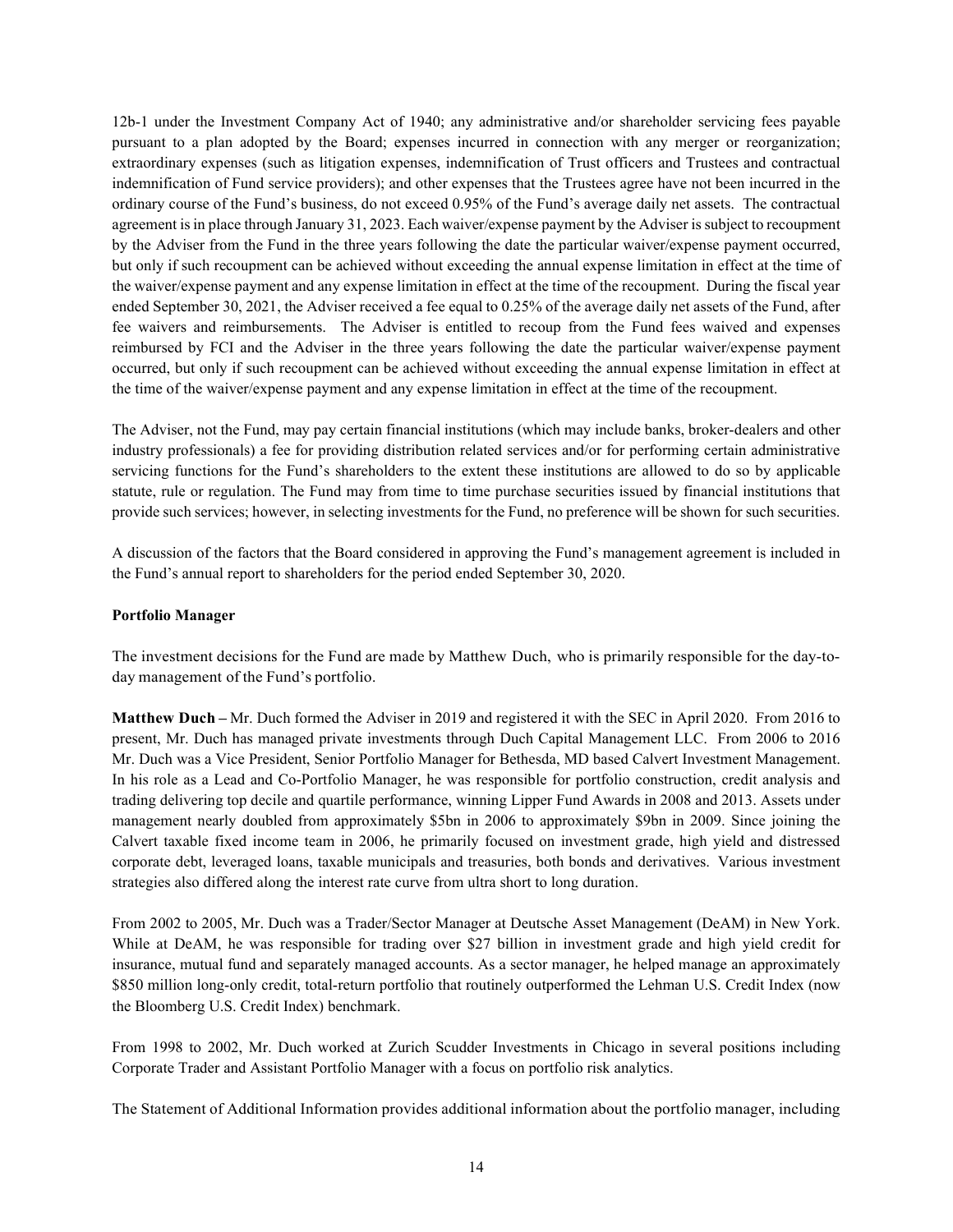his compensation, other accounts managed by the portfolio manager, and the portfolio manager's ownership of shares of the Fund.

# **ACCOUNT INFORMATION**

#### <span id="page-16-1"></span><span id="page-16-0"></span>**How To Buy Shares**

To help the government fight the funding of terrorism and money laundering activities, federal law requires all financial institutions to obtain, verify, and record information that identifies each person who opens an account. This means that when you open an account, we will ask for your name, residential address, date of birth, government identification number and other information that will allow us to identify you. We also may ask to see your driver's license or other identifying documents, and may take additional steps to verify your identity. If we do not receive these required pieces of information, there may be a delay in processing your investment request, which could subject your investment to market risk. If we are unable to immediately verify your identity, the Fund may restrict further investment until your identity is verified. However, if we are unable to verify your identity, the Fund reserves the right to close your account without notice and return your investment to you at the Fund's net asset value ("NAV") determined on the day in which your account is closed. If we close your account because we are unable to verify your identity, your investment will be subject to market fluctuation, which could result in a loss of a portion of your principal investment.

The minimum initial investment in the Fund is \$2,500 and minimum subsequent investments are \$100. The Adviser may, in its sole discretion, waive these minimums for individual retirement accounts (IRAs) and in certain other circumstances. The Fund may waive or lower investment minimums for investors who invest in the Fund through an asset-based fee program made available through a financial intermediary. If your investment is aggregated into an omnibus account established by an investment adviser, broker or other intermediary, the account minimums apply to the omnibus account, not to your individual investment; however, the financial intermediary may also impose minimum requirements that are different from those set forth in this prospectus. If you choose to purchase or redeem shares directly from the Fund, you will not incur charges on purchases and redemptions (other than for short-term redemptions). However, if you purchase or redeem shares through a broker-dealer or another intermediary, you may be charged a fee (including commissions) by that intermediary.

BY DEPOSITING SECURITIES — Shares of the Fund may be purchased in exchange for an investor's securities if the securities are acceptable to the Adviser and satisfy applicable investment objectives and policies of the Fund. Investors interested in exchanging securities should first contact the Adviser and acquire instructions regarding submission of a written description of the securities which the investor wishes to exchange. The Fund must receive a written representation that all such securities offered to the Fund are not subject to any sale restrictions. Within five business days of receipt of the written description of securities and the required representation, the Adviser will notify the investor whether the securities to be exchanged are acceptable. There is no charge for this review by the Adviser. Securities accepted by the Fund must have a readily ascertainable value as determined by the Fund's administrator and fund accountant. Securities are valued in the manner described for valuing Fund assets in the section entitled "Determination of Net Asset Value." Acceptance of an order may occur on any day during the five-day period afforded the Adviser to review the acceptability of the securities. Upon acceptance of such order, the securities must be delivered in fully negotiable form within five days. The Adviser will provide delivery instructions at the time of acceptance. A gain or loss for federal income tax purposes may be realized by the investor upon the exchange of securities, depending upon the adjusted tax basis and value of the securities tendered. The Fund will accept securities in this manner only for purposes of investment, and not for resale.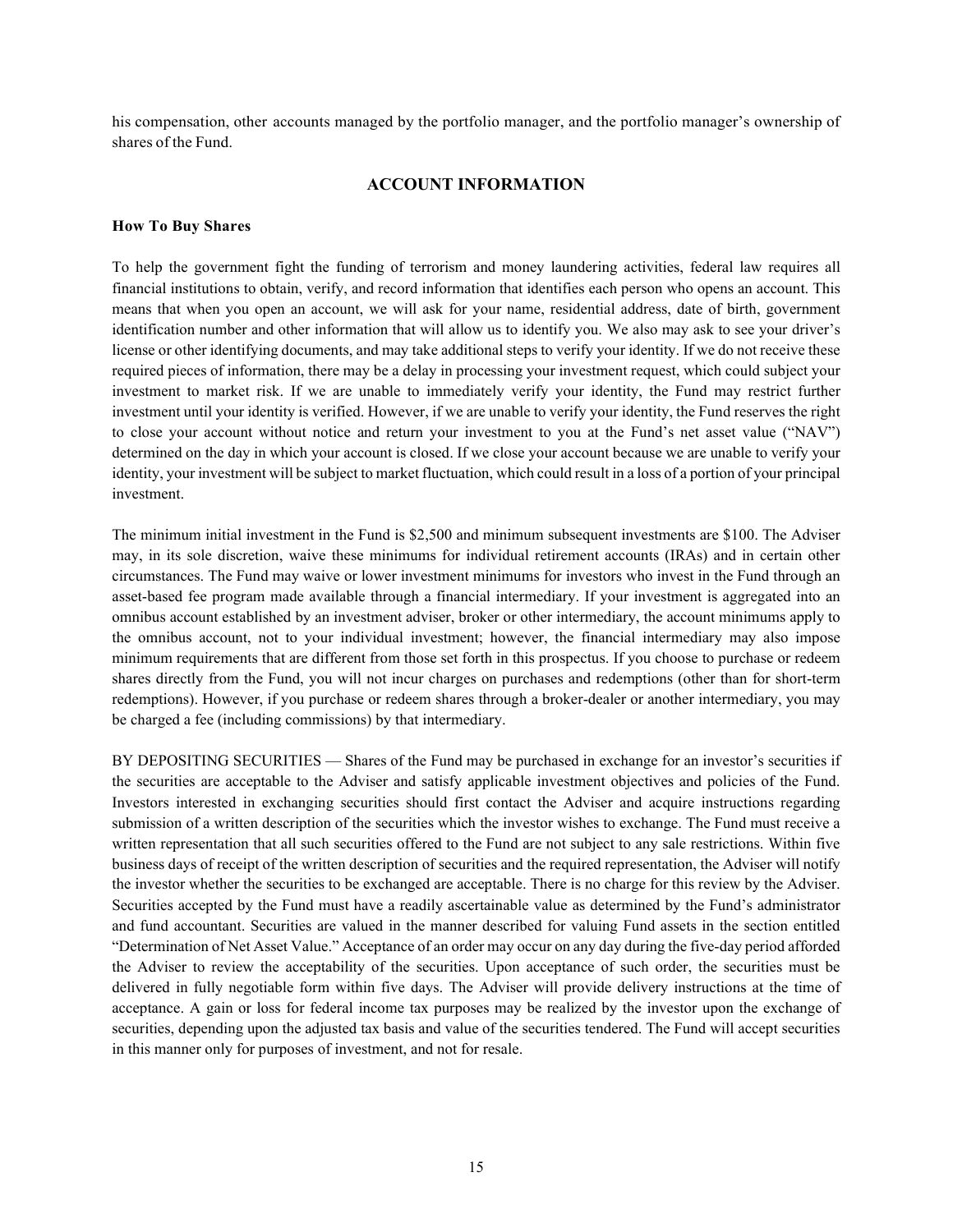## Initial Purchase

**By Mail –** To be in proper form, your initial purchase request must include:

- a completed and signed investment application form; and
- a personal check with name pre-printed (subject to the minimum amount) made payable to the Fund. The initial purchase cannot be made via ACH.

Mail the application and check to:

| U.S. Mail:                         | Overnight:                         |
|------------------------------------|------------------------------------|
| Channel Short Duration Income Fund | Channel Short Duration Income Fund |
| c/o Ultimus Fund Solutions, LLC    | c/o Ultimus Fund Solutions, LLC    |
| P.O. Box 46707                     | 225 Pictoria Drive, Suite 450      |
| Cincinnati, Ohio 45246-0707        | Cincinnati, Ohio 45246             |

**By Wire** – You may also purchase shares of the Fund by wiring federal funds from your bank, which may charge you a fee for doing so. To wire money, you must call Shareholder Services at 1-877-627-8504 to obtain instructions on how to set up your account and to obtain an account number.

You must provide a signed application to Ultimus Fund Solutions, LLC, ("Ultimus") at the above address in order to complete your initial wire purchase. Wire orders will be accepted only on a day on which the Fund, its custodian and transfer agent are open for business. A wire purchase will not be considered made until the wired money is received and the purchase is received by the Fund. The purchase price per share will be the NAV next determined after the wire purchase is received by the Fund. Any delays which may occur in wiring money, including delays which may occur in processing by the banks, are not the responsibility of the Fund or the transfer agent. There is presently no fee for the receipt of wired funds, but the Fund may charge shareholders for this service in the future.

#### Additional Investments

You may purchase additional shares of the Fund at any time (subject to minimum investment requirements) by mail, wire or automatic investment. The minimum for subsequent investments is \$100. Each additional mail purchase request must contain:

- your name
- $\bullet$  the name on your account(s)
- your account number(s)
- a check made payable to the Fund

Checks should be sent to the Fund at the address listed under the heading "Initial Purchase – By Mail" in this prospectus. To send a bank wire, follow the instructions outlined under the heading "Initial Purchase – By Wire" in this prospectus.

## Automatic Investment Plan

You may make regular investments in the Fund with an Automatic Investment Plan by completing the appropriate section of the account application or completing a systematic investment plan form with the proper signature guarantee and attaching a voided personal check. Investments may be made monthly or at another frequency to allow dollar-cost averaging by automatically deducting \$100 or more from your bank checking account. You may change the amount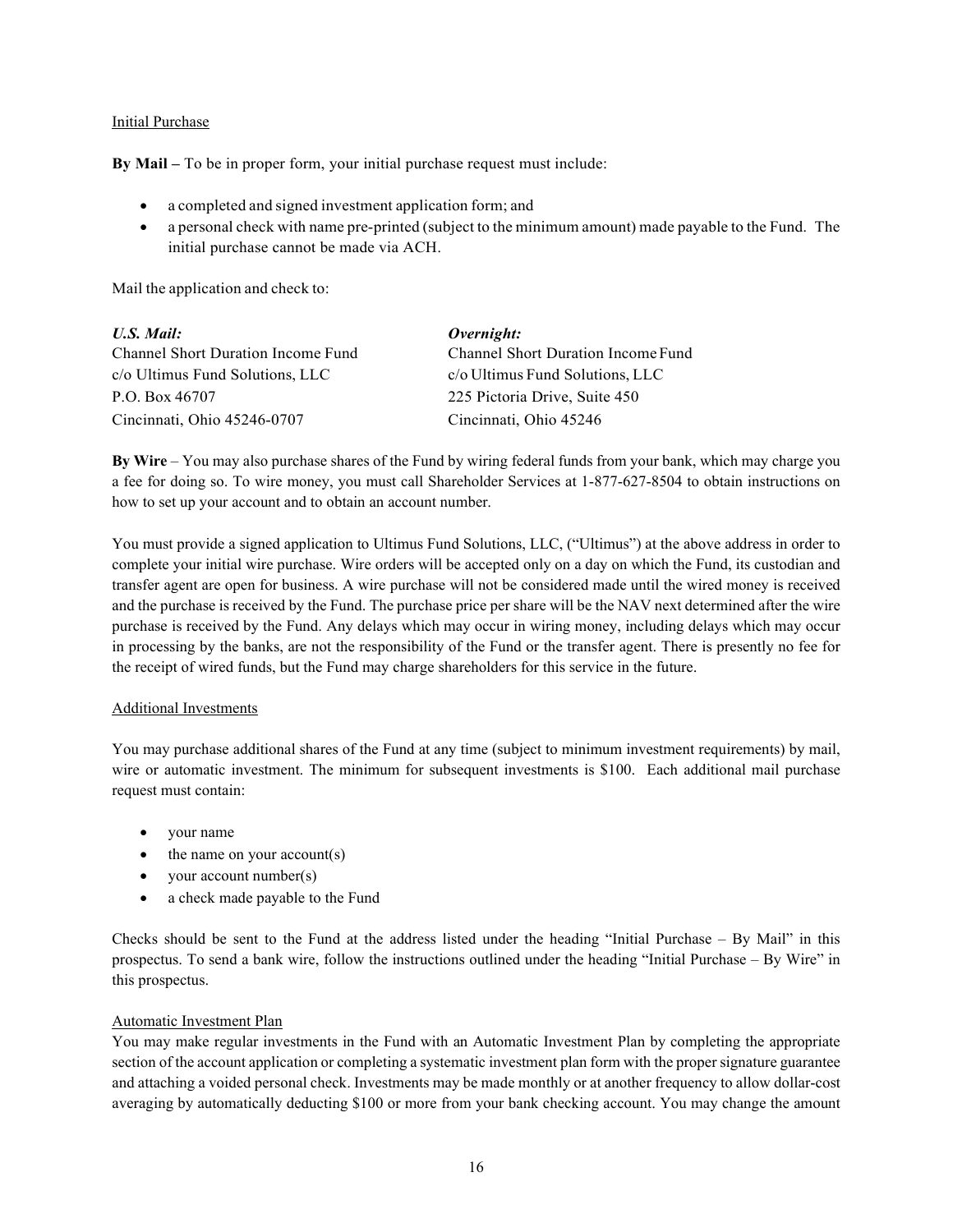of your purchase at any time, subject to the minimum of \$100 per subsequent investment. If an Automatic Investment Plan purchase is rejected by your bank, your shareholder account will be charged a \$25 fee to defray bank charges.

# Tax Sheltered Retirement Plans

Shares of the Fund may be an appropriate investment medium for tax-sheltered retirement plans, including: individual retirement plans (IRAs); simplified employee pensions (SEPs); 401(k) plans; qualified corporate pension and profitsharing plans (for employees); tax-deferred investment plans (for employees of public school systems and certain types of charitable organizations); and other qualified retirement plans. You should contact the Fund's transfer agent for the procedure to open an IRA or SEP plan, as well as more specific information regarding these retirement plan options. Please consult with an attorney or tax adviser regarding these plans. You must pay custodial fees for your IRA by redemption of sufficient shares of the Fund from the IRA unless you pay the fees directly to the IRA custodian. Call Shareholder Services about the IRA custodial fees.

# Distribution Plan

The Trust, with respect to the Fund, has adopted a distribution plan in accordance with Rule 12b-1 under the Investment Company Act of 1940. Under this plan, the Fund may pay a fee of 0.25% of its average daily net assets to the Adviser and/or certain broker-dealers, investment advisers, banks or other financial intermediaries to help defray the cost of servicing Fund shareholders. Because these fees are an ongoing expense, over time they reduce the net investment results of the Fund and may cost you more than paying other types of sales charges. The Fund has not implemented its 12b-1 Plan, although the Fund may do so upon 60 days' notice to shareholders.

## Other Purchase Information

The Fund may limit the amount of purchases and refuse to sell shares to any person. If your check or wire does not clear, you will be responsible for any loss incurred by the Fund. You may be prohibited or restricted from making future purchases in the Fund. Checks must be made payable to the Fund. The Fund and its transfer agent may refuse any purchase order for any reason. Cash, third party checks (except for properly endorsed IRA rollover checks), counter checks, starter checks, traveler's checks, money orders, (other than money orders issued by a bank), credit card checks, and checks drawn on non-U.S. financial institutions will not be accepted. Cashier's checks, bank official checks, and bank money orders may be accepted. In such cases, a 15 business day hold will be applied to the funds (which means that you may not redeem your shares until the holding period has expired).

The Fund has authorized certain broker-dealers and other financial intermediaries (including their designated intermediaries) to accept on its behalf purchase and sell orders. The Fund is deemed to have received an order when the authorized person or designee accepts the order, and the order is processed at the NAV next calculated thereafter. It is the responsibility of the broker-dealer or other financial intermediary to transmit orders promptly to the Fund's transfer agent.

## <span id="page-18-0"></span>**How To Redeem Shares**

You may receive redemption payments by check, ACH or federal wire transfer. The minimum redemption amount via ACH is \$100 and the minimum redemption amount via wire is \$1,000. The proceeds may be more or less than the purchase price of your shares, depending on the market value of the Fund's securities at the time of your redemption. A wire transfer fee of \$15 is charged to defray custodial charges for redemptions paid by wire transfer. This fee is subject to change. Any charges for wire redemptions will be deducted from your account by redemption of shares.

The Fund encourages, to the extent possible, advance notification of large redemptions. The Fund typically expects to hold cash or cash equivalents sufficient to meet redemption requests. However, the Fund may also use the proceeds from the sale of portfolio securities to meet redemption requests if consistent with management of the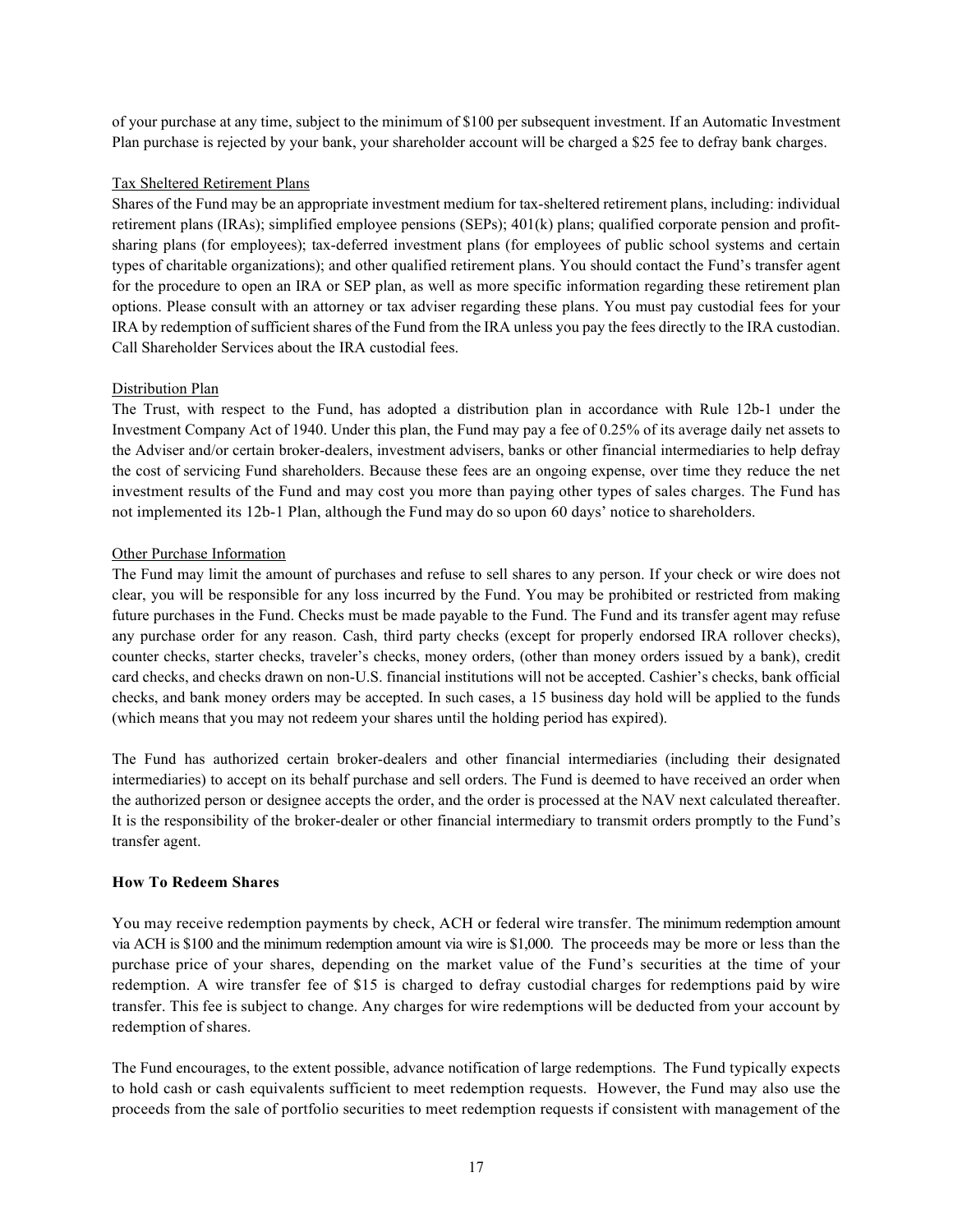Fund. These redemption methods may be used regularly and may also be used under stressed market conditions. The Fund may access a line of credit to meet redemption requests during stressed market conditions.

The Fund will normally pay your redemption proceeds to you in cash. However, if the amount you are redeeming is over the lesser of \$250,000 or 1% of the Fund's NAV, the Fund has the right to redeem your shares in kind by giving you the amount that exceeds the lesser of \$250,000 or 1% of the Fund's NAV in securities instead of cash. In the event that an in-kind distribution is made, a shareholder may incur additional expenses, such as the payment of brokerage commissions, on the sale or other disposition of the securities received from the Fund. Additionally, if the Fund redeems your shares in-kind, then you will bear the market risks associated with the securities paid to you as redemption proceeds. If you redeem your shares through a broker-dealer or other intermediary, you may be charged a fee (including commissions) by that intermediary.

**By Mail** – You may redeem any part of your account in the Fund at no charge by mail. Your request should be addressed to:

| U.S. Mail:                         | Overnight:                         |
|------------------------------------|------------------------------------|
| Channel Short Duration Income Fund | Channel Short Duration Income Fund |
| c/o Ultimus Fund Solutions, LLC    | c/o Ultimus Fund Solutions, LLC    |
| P.O. Box 46707                     | 225 Pictoria Drive, Suite 450      |
| Cincinnati, Ohio 45246-0707        | Cincinnati, Ohio 45246             |

Your request for a redemption must include your letter of instruction, including the Fund name, account number, account name(s), the address, and the dollar amount or number of shares you wish to redeem. Requests to sell shares that are received in proper order are processed at the NAV next calculated after the Fund receives your order in proper form. To be in proper order, your request must be signed by all registered share owner(s) in the exact name(s) and any special capacity in which they are registered. The Fund may require that signatures be guaranteed if you request the redemption check be made payable to any person other than the shareholder(s) of record, mailed to an address other than the address of record, or if the mailing address has been changed within 30 days of the redemption request, or in certain other circumstances, such as to prevent unauthorized account transfers or redemptions. The Fund may require a signature guarantee if a redemption is transmitted by ACH or wire to a bank other than the bank of record. The Fund may also require a signature guarantee for redemptions of \$50,000 or more. Signature guarantees are for the protection of shareholders. You can obtain a signature guarantee from most banks and securities dealers, but not from a notary public. All documentation requiring a signature guarantee stamp must utilize a New Technology Medallion stamp, generally available from the bank where you maintain a checking or savings account. For joint accounts, both signatures must be guaranteed. Please call Shareholder Services at 1-877-627-8504 if you have questions. At the discretion of the Fund or the Fund's transfer agent, a shareholder, prior to redemption, may be required to furnish additional legal documents to insure proper authorization.

**By Telephone** – Unless you have opted out of telephone privileges, you may redeem any part of your account (up to \$50,000) in the Fund by calling Shareholder Services at 1-877-627-8504. Payment will be made by check mailed to the address of record unless you have previously provided electronic funds transfer instructions. The Fund, the transfer agent and the custodian are not liable for following redemption or exchange instructions communicated by telephone to the extent that they reasonably believe the telephone instructions to be genuine. However, if they do not employ reasonable procedures to confirm that telephone instructions are genuine, they may be liable for any losses due to unauthorized or fraudulent instructions. Procedures employed may include recording telephone instructions and requiring a form of personal identification from the caller.

The Fund or the transfer agent may terminate the telephone redemption procedures at any time. During periods of extreme market activity, it is possible that shareholders may encounter some difficulty in telephoning the Fund,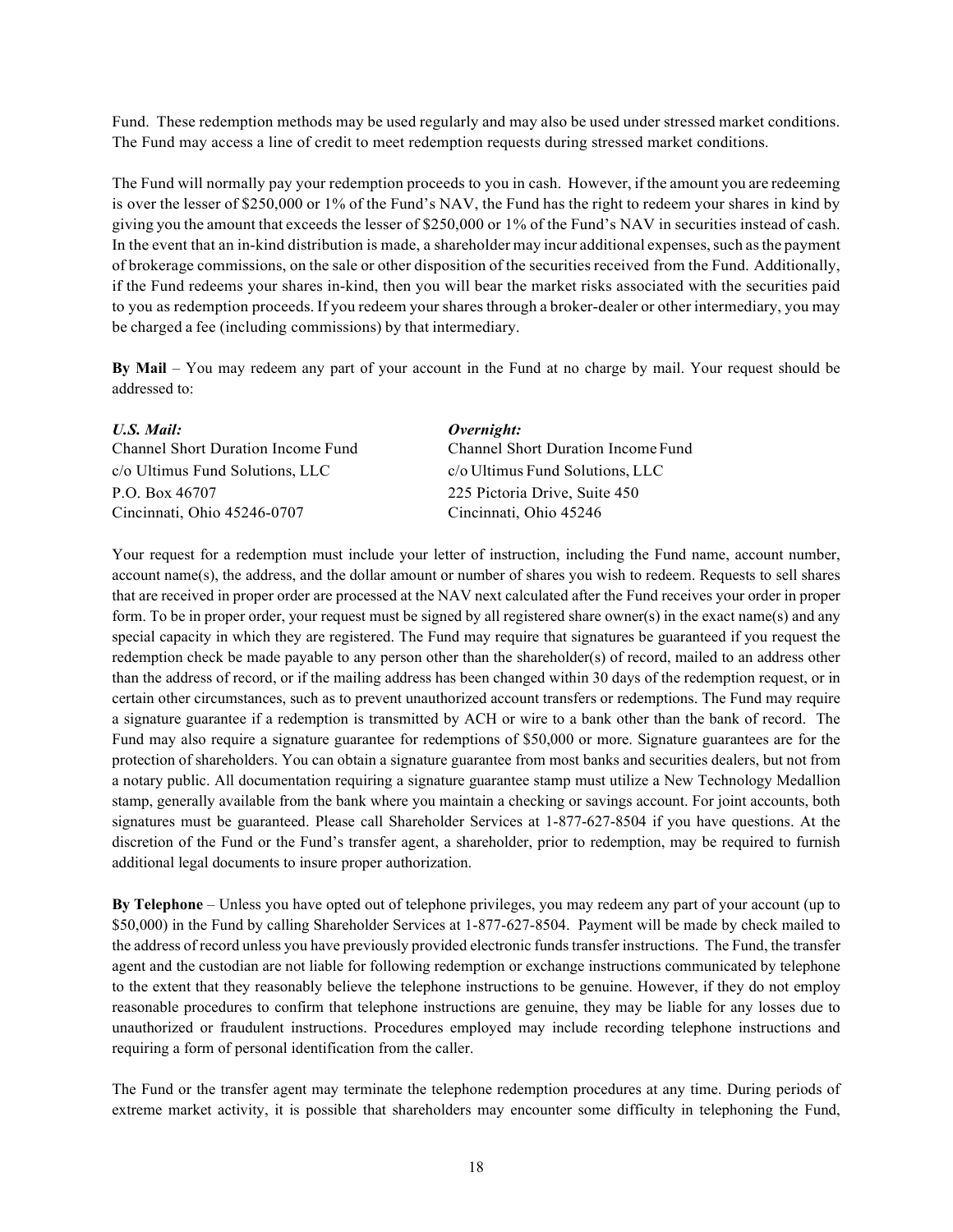although neither the Fund nor the transfer agent have ever experienced difficulties in receiving and in a timely fashion responding to telephone requests for redemptions or exchanges. If you are unable to reach the Fund by telephone, you may request a redemption or exchange by mail.

**Additional Information** – If you are not certain of the requirements for a redemption please call Shareholder Services at 1-877-627-8504. Redemptions specifying a certain date or share price cannot be accepted and will be returned. You will be mailed the proceeds on or before the seventh day following the redemption. However, payment for redemption made against shares purchased by check will be made only after the check has been collected, which normally may take up to 15 calendar days. Also, when the New York Stock Exchange (the "NYSE") is closed (or when trading is restricted) for any reason other than its customary weekend or holiday closing, or under any emergency circumstances (as determined by the U. S. Securities and Exchange Commission (the "SEC") the Fund may suspend redemptions or postpone payment dates. You may be assessed a fee if the Fund incurs bank charges because you direct the Fund to re-issue a redemption check.

For non-retirement accounts, redemption proceeds, including dividends and other distributions, sent by check by the Fund and not cashed within 180 days will be reinvested in the Fund at the current day's NAV. Redemption proceeds that are reinvested are subject to market risk like any other investment in the Fund.

Because the Fund incurs certain fixed costs in maintaining shareholder accounts, the Fund may require you to redeem all of your shares in the Fund on 30 days' written notice if the value of your shares in the Fund is less than \$1,000 due to redemptions, or such other minimum amount as the Fund may determine from time to time. You may increase the value of your shares in the Fund to the minimum amount within the 30-day period. All shares of the Fund are also subject to involuntary redemption if the Board determines to liquidate the Fund. In such event, pursuant to the Agreement and Declaration of Trust, the Board may close the Fund with notice to shareholders but without having to obtain shareholder approval. An involuntary redemption will create a capital gain or capital loss which may have tax consequences about which you should consult your tax adviser.

**Tax Withholding** – If your account is an IRA or other retirement plan account, you must indicate on your redemption request whether the Fund should withhold federal income tax. Unless you elect in your redemption request that you do not want to have federal income tax withheld, the redemption will be subject to withholding. If you request a redemption by telephone, you will be asked whether or not the Fund should withhold federal income tax.

**Fund's Policy on Market Timing** - The Fund discourages market timing. Market timing is an investmentstrategy using frequent purchases, redemptions and/or exchanges in an attempt to profit from short-term market movements. Market timing may result in dilution of the value of the Fund'sshares held by long-term shareholders, disrupt portfolio management and increase Fund expenses for all shareholders. The Board has adopted a policy directing the Fund to reject any purchase order with respect to any investor, a related group of investors or their agent(s), where the Fund detects a pattern ofpurchases and sales of the Fund's shares that indicates market timing or trading that the Fund determines is abusive. This policy generally applies to all shareholders of the Fund.

The Board also has adopted a redemption policy to discourage short-term traders and/or market timers from investing in the Fund. A 1.00% short-term redemption fee will be assessed by the Fund against investment proceeds withdrawn within 60 calendar days of investment. Fund shares received from reinvested distributions or capital gains are not subject to the redemption fee. After excluding any shares that are associated with reinvested distributions from the redemption fee calculation, the Fund uses a "first-in, first-out" method to determine the 60-day holding period. Thus, if you bought shares on different days, the shares purchased first will be redeemed first for purposes of determining whether the redemption fee applies. The proceeds collected from redemption fees will be retained by the Fund for the benefit of existing shareholders.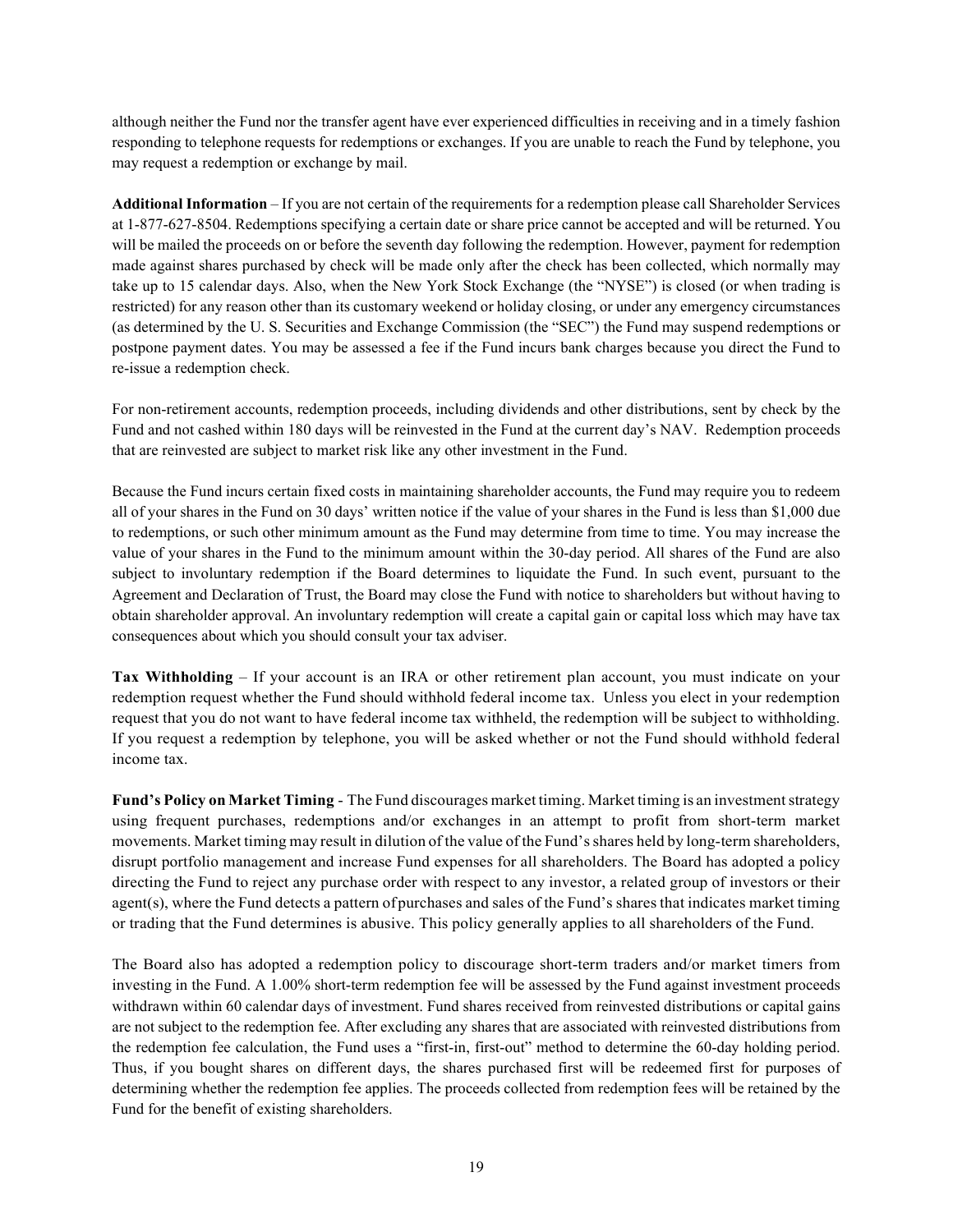Ultimus, the Fund's administrator, performs automated monitoring of short-term trading activity for the Fund. Instances of suspected short-term trading are investigated by the compliance department. If an instance is deemed a violation of the short-term trading policies of the Fund, then Ultimus notifies the Fund's adviser and action, such as suspending future purchases, may be taken. A quarterly certification reporting any instances of short-term trading in violation of a Fund's policies is provided to the Board.

Redemption fees may be waived for mandatory retirement withdrawals, systematic withdrawals, redemptions made to pay for various administrative fees and, at the sole discretion of the adviser, due to changes in an investor's circumstances, such as death. No exceptions will be granted to persons believed to be "market timers."

There is no guarantee that the Fund will be able to detect or deter market timing in all accounts. In particular, many shareholders may invest in the Funds through financial intermediaries that hold omnibus accounts with the Fund. Omnibus accounts—in which Fund shares are held in the name of an intermediary on behalf of multiple beneficial owners—are a common form that financial intermediaries (including brokers, advisers, and third-party administrators) use to hold shares for their clients. In general, the Fund is not able to identify trading by a particular beneficial owner within an omnibus account, which makes it difficult or impossible to determine if a particular shareholder is engaging in market timing and to apply the Fund's redemption fee. Ultimus reviews trading activity at the omnibus account level and looks for activity that may indicate potential frequent trading or market timing. If cash flows or other information indicate that market timing may be taking place, the Fund will seek the intermediary's assistance to help identify and remedy any market timing. However, the Fund's ability to monitor and deter market timing in omnibus accounts and to apply its redemption fee ultimately depends on the capabilities and cooperation of these third-party financial intermediaries. Financial intermediaries may apply different or additional limits on frequent trading, and financial intermediaries may be unwilling or unable to apply the Fund's redemption fee. If you invest in the Fund through an intermediary, please read that intermediary's program materials carefully to learn of any additional rules or fees that may apply.

## <span id="page-21-0"></span>**Determination of Net Asset Value**

The price you pay for your shares is based on the Fund's NAV per share. The Fund's NAV is calculated at the close of trading (normally 4:00 p.m. Eastern time) on each day the NYSE is open for business. The NYSE is closed on Saturdays, Sundays and the following holidays: New Year's Day, Martin Luther King, Jr. Day, Presidents' Day, Good Friday, Memorial Day, Juneteenth National Independence Day, Independence Day, Labor Day, Thanksgiving and Christmas. The Fund's NAV is calculated by dividing the value of the Fund's total assets (including interest and dividends accrued but not yet received) minus liabilities (including accrued expenses) by the total number of shares outstanding. Requests to purchase and sell shares are processed at the NAV next calculated after the Fund receives your order in proper form.

The Fund's assets generally are valued at their market value. Fixed income securities for which market quotations are readily available are generally valued based upon the mean of the last bid and ask prices as provided by an independent pricing service. If market quotations are not readily available, the pricing service may use electronic data processing techniques and/or a computerized matrix system to determine valuations. In determining the value of a bond or other fixed income security, matrix pricing takes into consideration recent transactions, yield, liquidity, risk, credit quality, coupon, maturity and type of issue, and any other factors or market data as the independent pricing service deems relevant for the security being priced and for other securities with similar characteristics.

Equity securities are generally valued by using market quotations. Equity securities traded on a securities exchange are valued at the last sales price reported by the primary exchange on which the securities are listed. Securities listed on NASDAQ are valued at the NASDAQ Official Closing Price. Securities traded on a securities exchange for which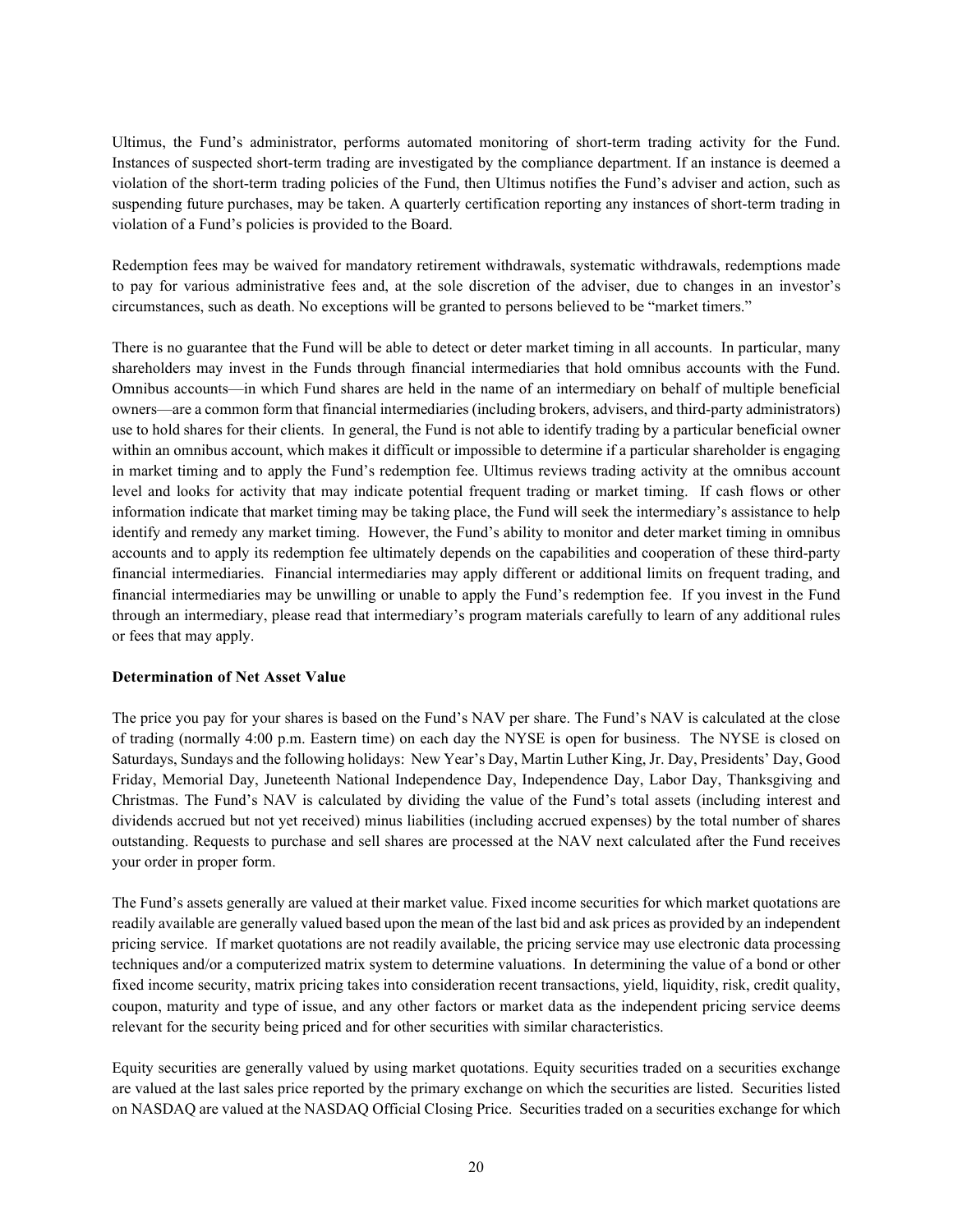a last-quote price is not readily available will be valued at the last bid price.

If management or the Adviser considers a valuation unreliable due to market or other events (including events that occur after the close of the trading market but before the calculation of the NAV), then the assets will be valued at a fair value as determined in good faith by the Adviser pursuant to guidelines established by the Board. When pricing securities using the fair value guidelines established by the Board, the Adviser seeks to assign a value that represents the amount that the Fund might reasonably expect to receive upon a current sale of the securities.

Without fair value pricing, short-term traders could take advantage of the arbitrage opportunity and dilute the NAV of long-term investors. Fair valuation of the Fund's portfolio securities can serve to reduce arbitrage opportunities available to short-term traders. However, there is no assurance that fair value pricing policies will prevent dilution of the Fund's NAV by short-term traders, or that the Fund will realize fair valuation upon the sale of a security. The Fund may invest in portfolio securities that are listed on foreign exchanges that trade on weekends or other days when the Fund does not price its shares and, as a result, the NAV of the Fund's shares may change on days when shareholders will not be able to purchase or redeem the Fund's shares.

Given the subjectivity inherent in fair valuation and the fact that events could occur after NAV calculation, the actual market prices for a security may differ from the fair value of that security as determined by the Adviser at the time of NAV calculation. Thus, discrepancies between fair values and actual market prices may occur on a regular and recurring basis. These discrepancies do not necessarily indicate that the Adviser's fair value methodology is inappropriate. The Fund's Adviser will adjust the fair values assigned to securities in the Fund's portfolio, to the extent necessary, as soon as market prices become available.

## <span id="page-22-0"></span>**Dividends, Distributions and Taxes**

**Dividends and Distributions.** The Fund typically distributes to its shareholders as dividends substantially all of its net investment income and any realized net capital gains. The Fund expects that its distributions will consist primarily of net investment income. The Fund expects to distribute net investment income monthly and realized net capital gains at least annually. These distributions, if any, are automatically reinvested in the Fund unless you request cash distributions on your application or through a written request to the Fund.

**Taxes.** Net investment income distributed by the Fund generally will consist of interest income, if any, and dividends received on investments, less expenses. The net investment dividend income you receive, whether or not reinvested, will be taxed as ordinary income. However, distributions of "qualified dividend income" (generally, dividends received by the Fund from domestic corporations and some foreign corporations) generally will be taxable to individuals and most trusts and estates at the same maximum federal income tax rate applicable to capital gains (currently 20%).

The Fund will typically distribute net realized capital gains (the excess of net long-term capital gain over net shortterm capital loss), if any, to its shareholders once a year. Capital gains are generated when the Fund sells its capital assets for a profit. Capital gains are taxed differently depending on how long the Fund has held the capital asset sold. Distributions of gains recognized on the sale of capital assets held for one year or less are taxed at ordinary income rates; distributions of gains recognized on the sale of capital assets held longer than one year are taxed at long-term capital gains rates regardless of how long you have held your shares. Currently, long-term capital gains are generally taxable to individuals and most trusts and estates at a maximum federal income tax rate of 20%. If the Fund distributes an amount exceeding its income and gains, this excess will generally be treated as a non-taxable return of capital.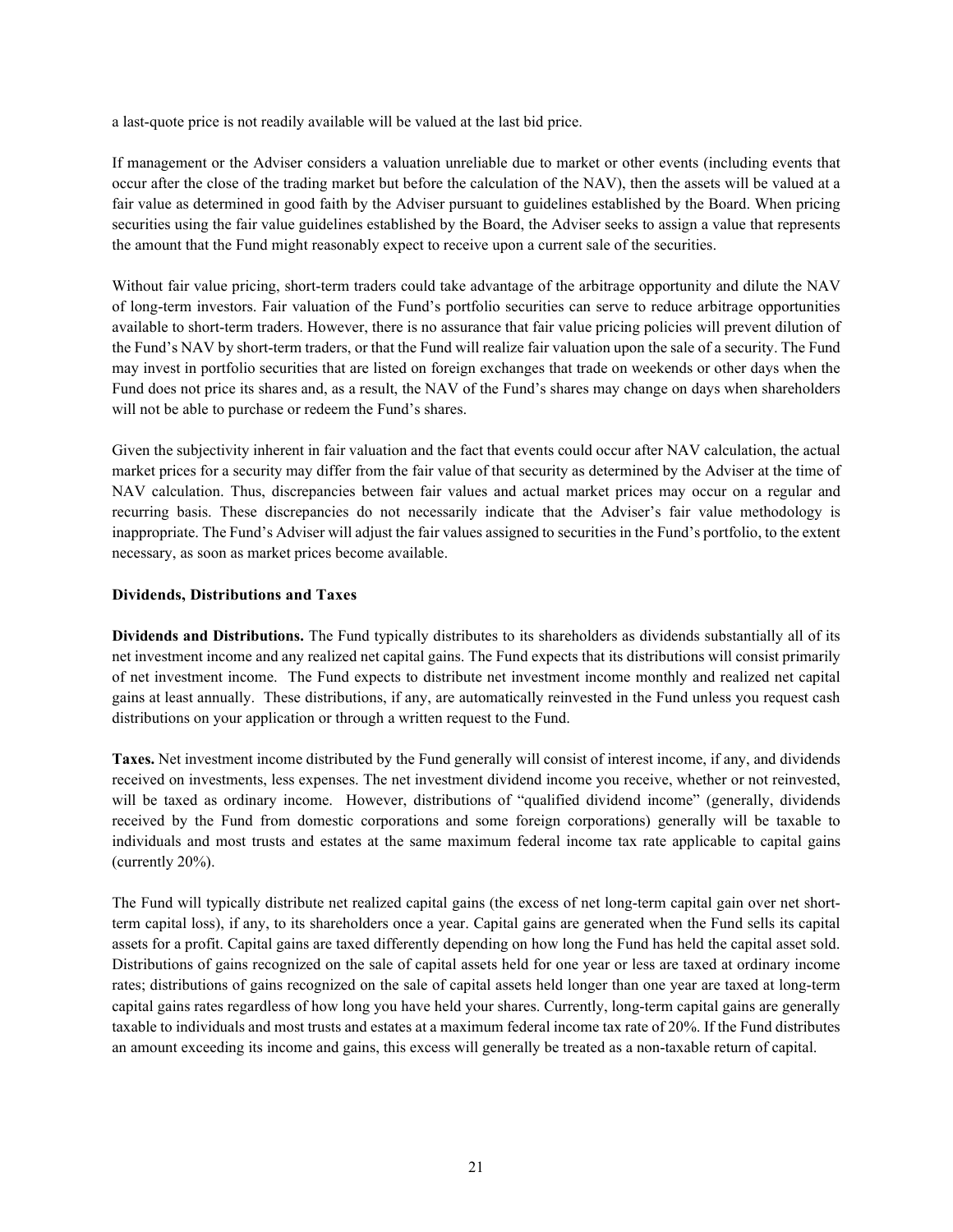Unless you indicate another option on your account application, any dividends and capital gain distributions paid to you by the Fund automatically will be invested in additional shares of the Fund. Alternatively, you may elect to have: (1) dividends paid to you in cash and the amount of any capital gain distributions reinvested; or (2) the full amount of any dividends and capital gain distributions paid to you in cash. The Fund will send dividends and capital gain distributions elected to be received as cash to the address of record or bank of record on the applicable account. Your distribution option will automatically be converted to having all dividends and other distributions reinvested in additional shares if any of the following occur:

- Postal or other delivery service is unable to deliver checks to the address of record;
- Dividends and capital gain distributions are not cashed within 180 days; or
- Bank account of record is no longer valid.

Dividends and capital gain distribution checks issued by the Fund which are not cashed within 180 days will be reinvested in the Fund at the current day's NAV. When reinvested, those amounts are subject to market risk like any other investment in the Fund.

You may want to avoid making a substantial investment when the Fund is about to make a taxable distribution because you would be responsible for any taxes on the distribution regardless of how long you have owned your shares.

Selling shares for a gain is usually a taxable event to the Fund's shareholders as long-term or short-term capital gains, depending on whether you held the shares for more than one year or less than that period, respectively. Losses are subject to special rules.

An additional 3.8% Medicare tax generally will be imposed on certain net investment income of non-corporate taxpayers, including dividends and capital gain distributions received from the Fund and gains from the sale of shares, including redemptions.

If shares of the Fund are purchased within 30 days before or after redeeming other shares of the Fund at a loss, all or a portion of that loss will not be deductible and will increase the basis of the newly purchased shares. If shares of the Fund are sold at a loss after being held by a shareholder for six months or less, the loss will be a long-term, instead of short-term, capital loss to the extent of any capital gain distributions received on the shares.

If you are a non-corporate shareholder and if the Fund does not have your correct social security or other taxpayer identification number, federal law requires us to withhold and pay to the Internal Revenue Service ("IRS") 24% of your distributions and sales proceeds. If you are subject to back up withholding, we also will withhold and pay to the IRS 24% (or any applicable higher rate) of your distributions (under current law). Any tax withheld may be applied against the tax liability on your federal income tax return.

# **Because your tax situation is unique, you should consult your tax professional about federal, state and local tax consequences.**

Cost Basis Reporting**.** Federal law requires that mutual fund companies report their shareholders' cost basis, gain/loss, and holding period to the Internal Revenue Service on Fund shareholders' Form 1099s when "covered" securities are sold. Covered securities generally include any regulated investment company and/or dividend reinvestment plan shares acquired on or after January 1, 2012.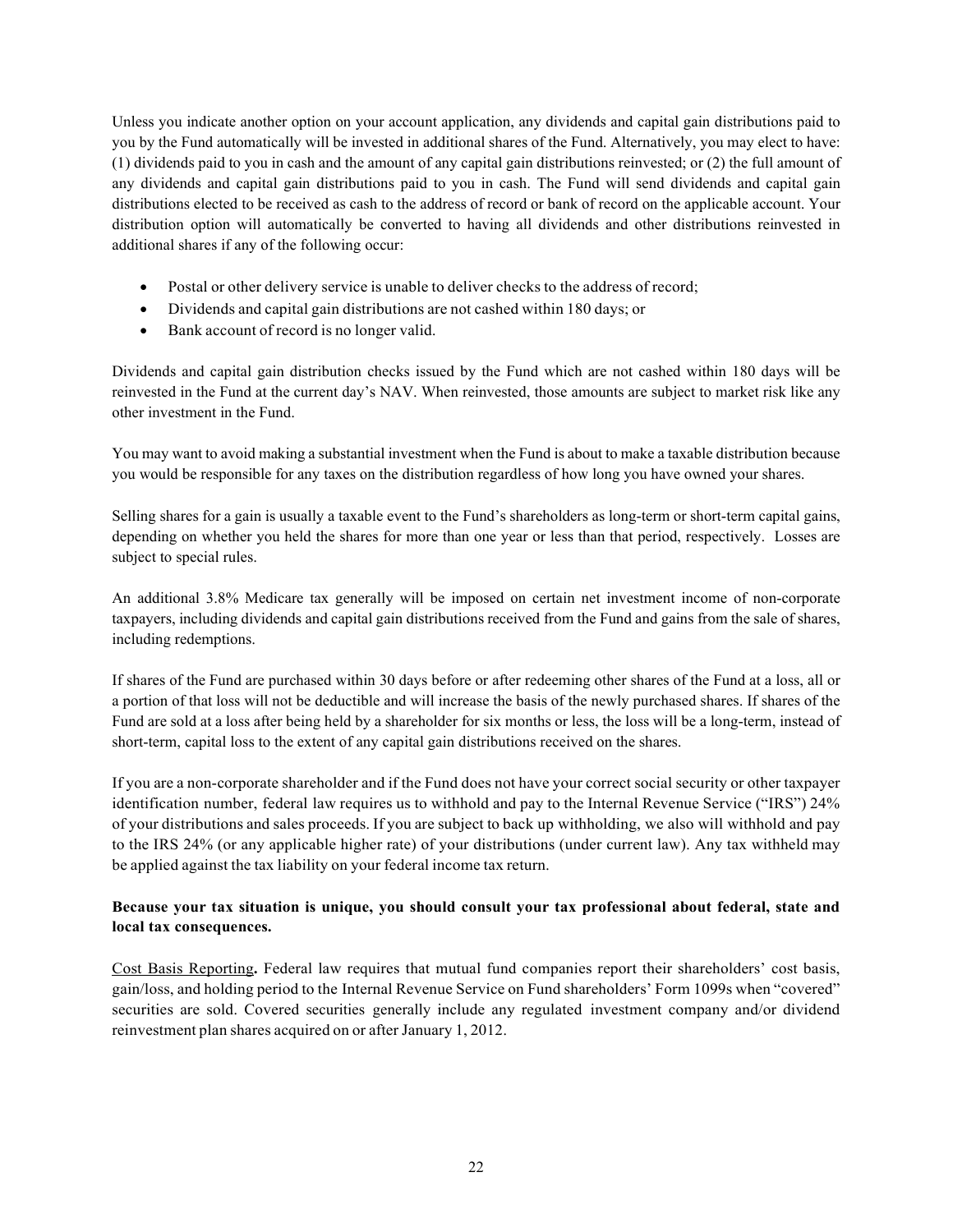The Fund has chosen Average Cost as the default tax lot identification method for all shareholders. This tax lot identification method is the way the Fund will determine which specific shares are deemed to be sold when there are multiple purchases (including reinvested dividends and declared or reinvested capital gain distributions) on different dates at differing NAVs, and the entire position is not sold at one time. The Fund's default tax lot identification method is the method covered shares will be reported on your IRS Form 1099-B if you do not select a specific tax lot identification method. You may choose a method different from the Fund's default lot identification method at the time of your purchase or upon the sale of covered shares. Please refer to the appropriate Treasury Department regulations or consult your tax adviser with regard to your personal circumstances.

*General Disclaimer.* For those securities defined as "covered" under current IRS cost basis reporting regulations, the Fund is responsible for maintaining accurate cost basis and tax lot identification information for tax reporting purposes. The Fund is not responsible for the reliability or accuracy of the information for those securities that are not "covered." The Fund and its service providers do not provide tax advice. You should consult independent sources, which may include a tax professional, with respect to any decisions you may make with respect to choosing a tax lot identification method.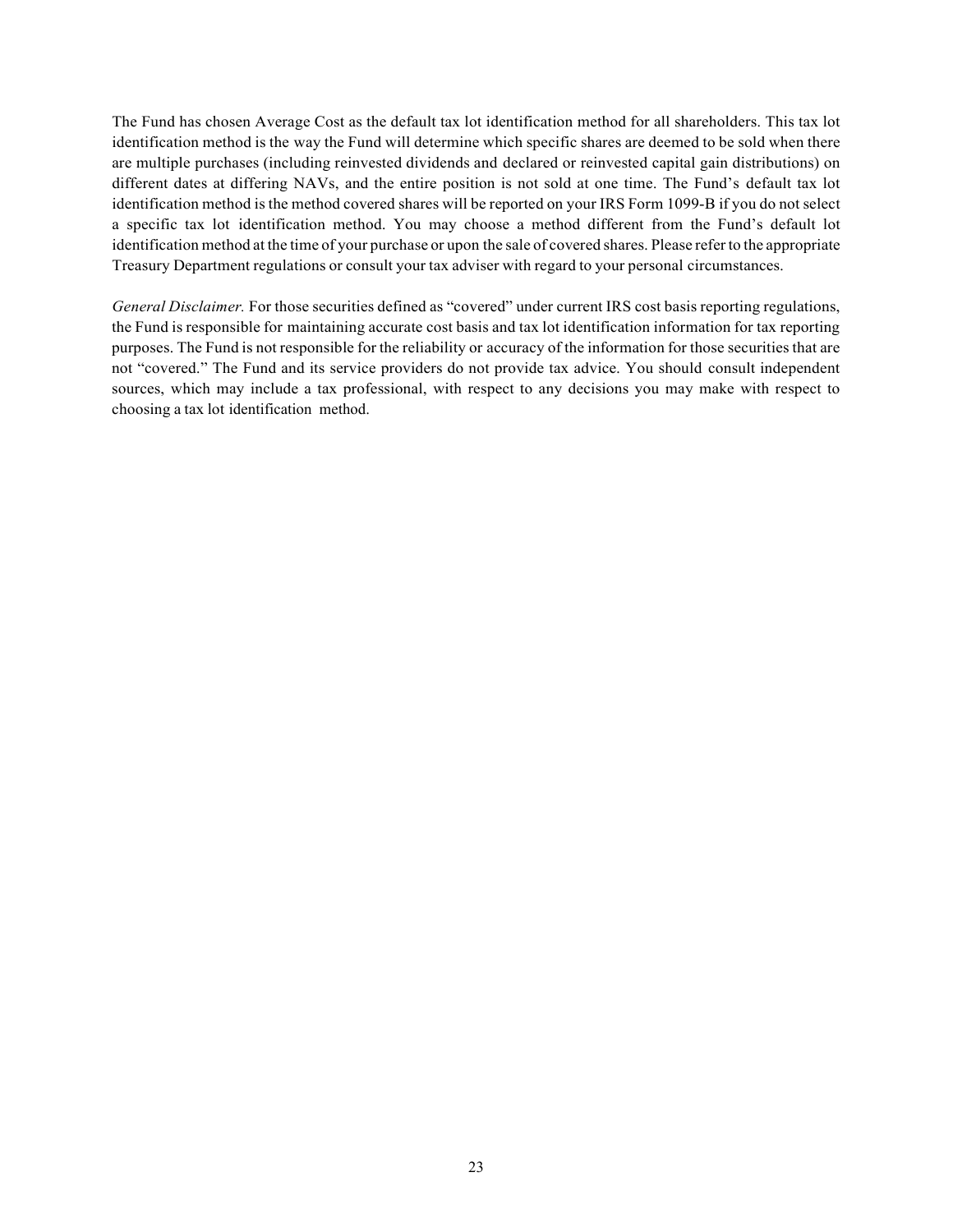#### **FINANCIAL HIGHLIGHTS**

<span id="page-25-0"></span>The following table is intended to help you better understand the financial performance of the Fund for the periods shown. Certain information reflects financial results for a single Fund share. Total return represents the rate you would have earned (or lost) on an investment in the Fund, assuming reinvestment of all dividends and distributions. The Fund changed its principal investment strategies on October 1, 2020. Performance prior to that date reflects the Fund's prior principal investment strategies. The information was audited by Cohen & Company, Ltd., an Independent Registered Public Accounting Firm, whose report, along with the Fund's financial statements, is included in the Fund's Annual Report to Shareholders, which is available upon request without charge.

# **Channel Short Duration Income Fund Financial Highlights**

(For a share outstanding during each period)

|                                                                                                                             | Year Ended September 30, |                  |                  |                       |                  |
|-----------------------------------------------------------------------------------------------------------------------------|--------------------------|------------------|------------------|-----------------------|------------------|
|                                                                                                                             | 2021                     | 2020             | 2019             | 2018                  | 2017             |
| <b>Selected Per Share Data:</b>                                                                                             |                          |                  |                  |                       |                  |
| Net asset value, beginning of year                                                                                          | \$11.04                  | \$10.62          | \$10.05          | \$10.38               | \$10.58          |
| Investment operations: Net investment<br>income                                                                             | 0.17                     | 0.19             | 0.22             | 0.21                  | 0.20             |
| Net realized and unrealized gain (loss)                                                                                     | 0.24                     | 0.43             | 0.57             | (0.33)                | (0.20)           |
| Total from investment operations                                                                                            | 0.41                     | 0.62             | 0.79             | (0.12)                |                  |
| <b>Less distributions to shareholders</b><br>from:                                                                          | (0.17)                   | (0.20)           | (0.22)           | (0.21)                | (0.20)           |
| Net investment income<br>Net realized gains                                                                                 | (0.81)                   |                  |                  |                       |                  |
| Total distributions                                                                                                         | (0.98)                   | (0.20)           | (0.22)           | (0.21)                | (0.20)           |
| Paid in capital from redemption fees                                                                                        |                          |                  |                  |                       | $\Box$ (a)       |
| Net asset value, end of year<br>Total Return <sup>(b)</sup>                                                                 | \$10.47<br>3.96%         | \$11.04<br>5.92% | \$10.62<br>7.98% | \$10.05<br>$(1.16)\%$ | \$10.38<br>0.04% |
| <b>Ratios and Supplemental Data:</b><br>Net assets, end of year (000 omitted)                                               | \$32,386                 | \$30,432         | \$37,343         | \$36,001              | \$41,021         |
| Ratio of net expenses to<br>average net assets                                                                              | 0.95%                    | 0.80%            | 0.80%            | 0.80%                 | 0.80%            |
| Ratio of expenses to average net assets<br>before reimbursement/recoupment<br>Ratio of net investment income to average net | 1.10%                    | 0.89%            | $0.90\%$         | 0.91%                 | 0.88%            |
| assets                                                                                                                      | 1.64%                    | 1.73%            | 2.16%            | 2.02%                 | 1.92%            |
| Portfolio turnover rate                                                                                                     | $1,659\%$ <sup>(d)</sup> | $178%$ (c)       | 18%              | 21%                   | 39%              |

(a) Rounds to less than \$0.005 per share.

(b) Total return represents the rate that the investor would have earned or lost on an investment in the Fund, assuming reinvestment of distributions.

(c) Elevated portfolio turnover rate is due to adviser change during the fiscal year ended September 30, 2020.

(d) Turnover may be elevated in times of market volatility as part of a systematic U.S. Treasury trading strategy used to manage overall portfolio risk with the possibility of generating excess returns.